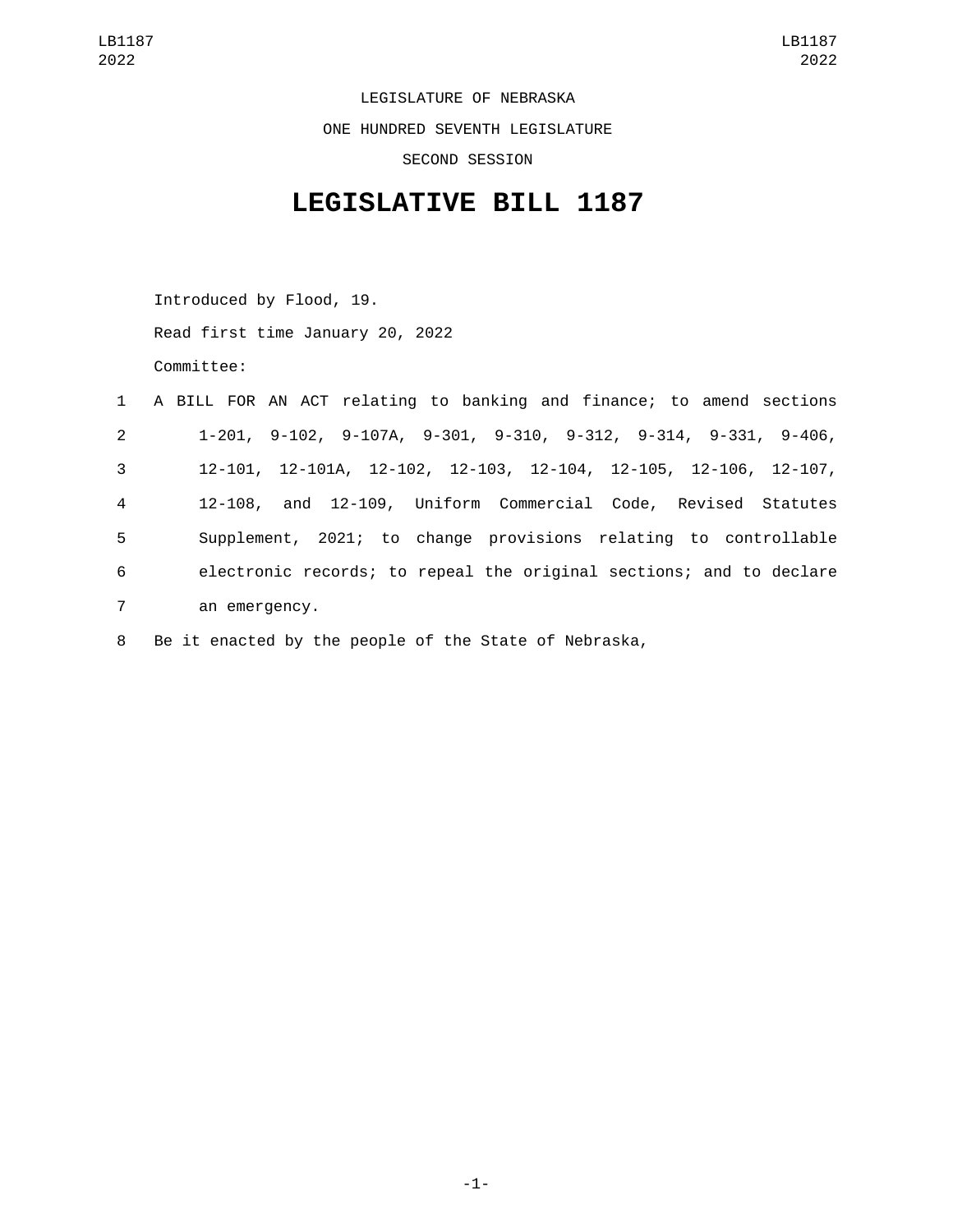Section 1. Section 1-201, Uniform Commercial Code, Revised Statutes 2 Supplement, 2021, is amended to read:

1-201 General definitions.3

 (a) Unless the context otherwise requires, words or phrases defined in this section, or in the additional definitions contained in other articles of the Uniform Commercial Code that apply to particular articles 7 or parts thereof, have the meanings stated.

 (b) Subject to definitions contained in other articles of the code that apply to particular articles or parts thereof:

 (1) "Action", in the sense of a judicial proceeding, includes recoupment, counterclaim, setoff, suit in equity, and any other 12 proceeding in which rights are determined.

(2) "Aggrieved party" means a party entitled to pursue a remedy.

 (3) "Agreement", as distinguished from "contract", means the bargain of the parties in fact, as found in their language or inferred from other circumstances, including course of performance, course of dealing, or 17 usage of trade as provided in section  $1-303$ .

 (4) "Bank" means a person engaged in the business of banking and includes a savings bank, savings and loan association, credit union, and 20 trust company.

 (5) "Bearer" means a person in control of a negotiable electronic document of title or a person in possession of a negotiable instrument, negotiable tangible document of title, or certificated security that is 24 payable to bearer or indorsed in blank.

 (6) "Bill of lading" means a document of title evidencing the receipt of goods for shipment issued by a person engaged in the business of directly or indirectly transporting or forwarding goods. The term does 28 not include a warehouse receipt.

 (7) "Branch" includes a separately incorporated foreign branch of a 30 bank.

(8) "Burden of establishing" a fact means the burden of persuading

-2-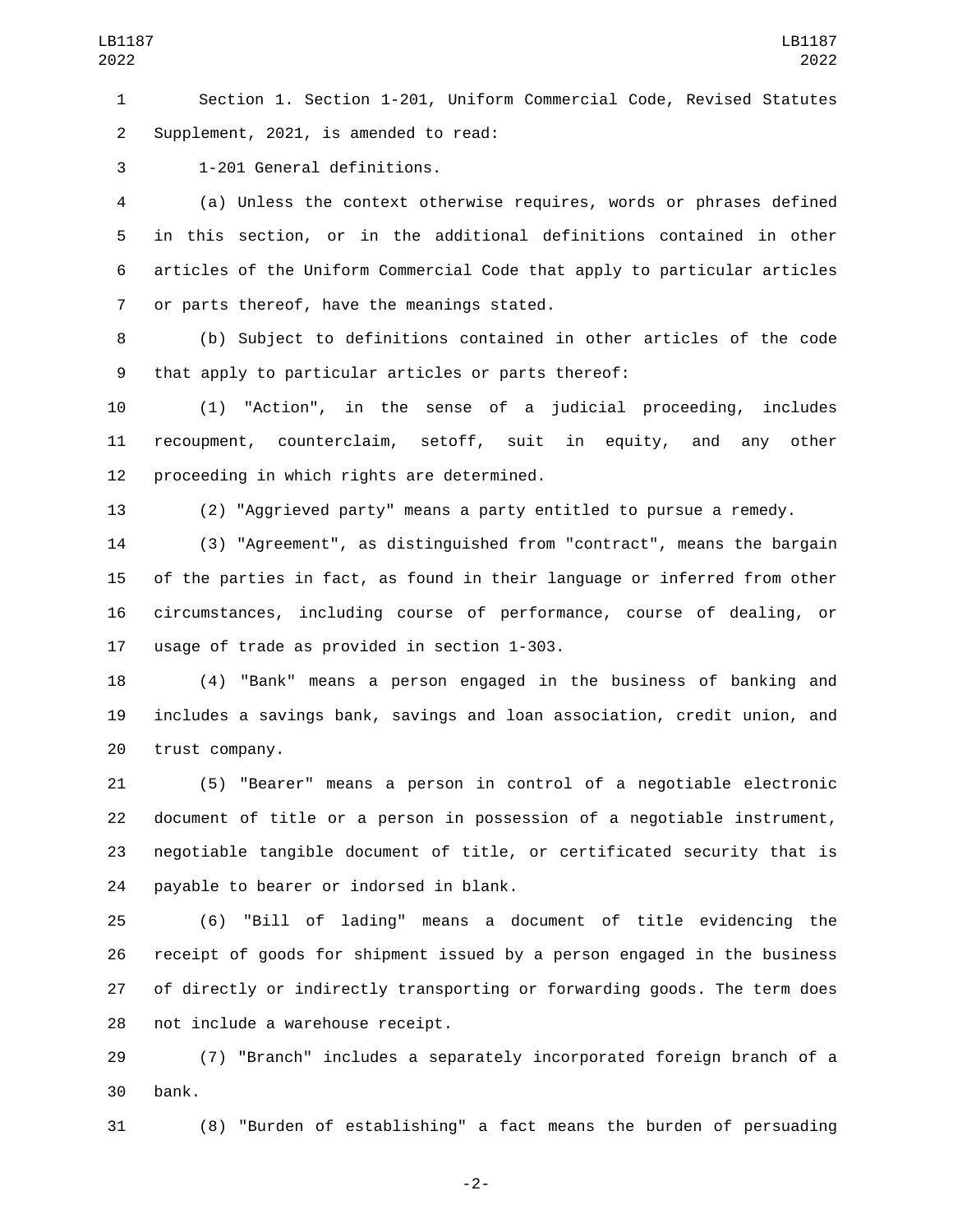the trier of fact that the existence of the fact is more probable than 2 its nonexistence.

 (9) "Buyer in ordinary course of business" means a person that buys goods in good faith, without knowledge that the sale violates the rights of another person in the goods, and in the ordinary course from a person, other than a pawnbroker, in the business of selling goods of that kind. A person buys goods in the ordinary course if the sale to the person comports with the usual or customary practices in the kind of business in which the seller is engaged or with the seller's own usual or customary practices. A person that sells oil, gas, or other minerals at the wellhead or minehead is a person in the business of selling goods of that kind. A buyer in ordinary course of business may buy for cash, by exchange of other property, or on secured or unsecured credit, and may acquire goods or documents of title under a preexisting contract for sale. Only a buyer that takes possession of the goods or has a right to recover the goods from the seller under article 2 may be a buyer in ordinary course of business. "Buyer in ordinary course of business" does not include a person that acquires goods in a transfer in bulk or as security for or in total or partial satisfaction of a money debt.

 (10) "Conspicuous", with reference to a term, means so written, displayed, or presented that a reasonable person against which it is to operate ought to have noticed it. Whether a term is "conspicuous" or not is a decision for the court. Conspicuous terms include the following:

 (A) a heading in capitals equal to or greater in size than the surrounding text, or in contrasting type, font, or color to the 26 surrounding text of the same or lesser size; and

 (B) language in the body of a record or display in larger type than the surrounding text, or in contrasting type, font, or color to the surrounding text of the same size, or set off from surrounding text of the same size by symbols or other marks that call attention to the 31 language.

-3-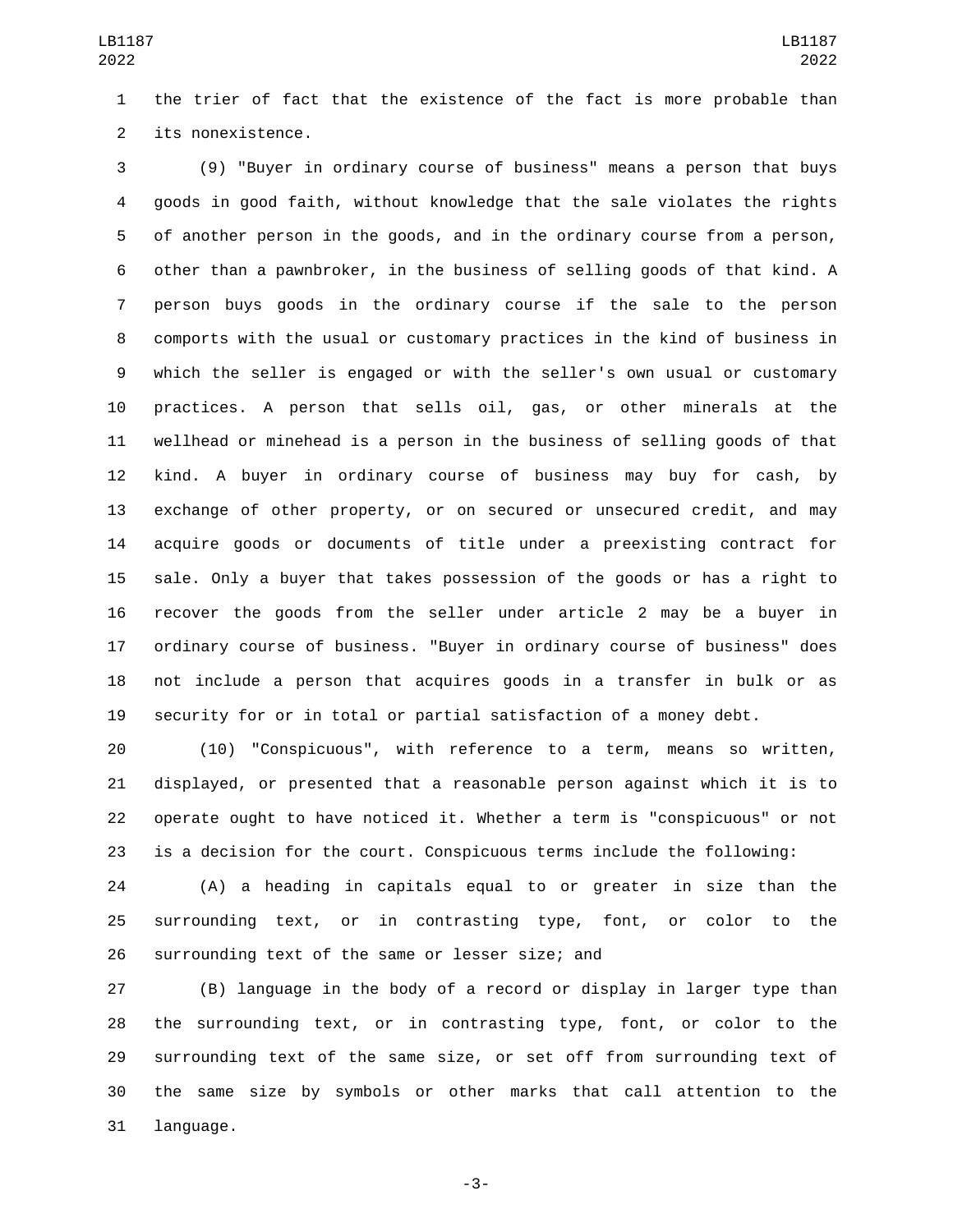(11) "Consumer" means an individual who enters into a transaction primarily for personal, family, or household purposes.

 (12) "Contract", as distinguished from "agreement", means the total legal obligation that results from the parties' agreement as determined by the Uniform Commercial Code as supplemented by any other applicable 6 laws.

 (13) "Creditor" includes a general creditor, a secured creditor, a lien creditor, and any representative of creditors, including an assignee for the benefit of creditors, a trustee in bankruptcy, a receiver in equity, and a personal representative, an executor, or an administrator 11 of an insolvent debtor's or assignor's estate.

 (14) "Defendant" includes a person in the position of defendant in a 13 counterclaim, cross-claim, or third-party claim.

 (15) "Delivery" with respect to an electronic document of title means voluntary transfer of control and with respect to an instrument, a tangible document of title, or chattel paper means voluntary transfer of 17 possession.

 (16) "Document of title" means a record (i) that in the regular course of business or financing is treated as adequately evidencing that the person in possession or control of the record is entitled to receive, control, hold, and dispose of the record and the goods the record covers and (ii) that purports to be issued by or addressed to a bailee and to cover goods in the bailee's possession which are either identified or are fungible portions of an identified mass. The term includes a bill of lading, transport document, dock warrant, dock receipt, warehouse receipt, and order for delivery of goods. An electronic document of title means a document of title evidenced by a record consisting of information stored in an electronic medium. A tangible document of title means a document of title evidenced by a record consisting of information that is 30 inscribed on a tangible medium.

(16A) "Electronic" means relating to technology having electrical,

-4-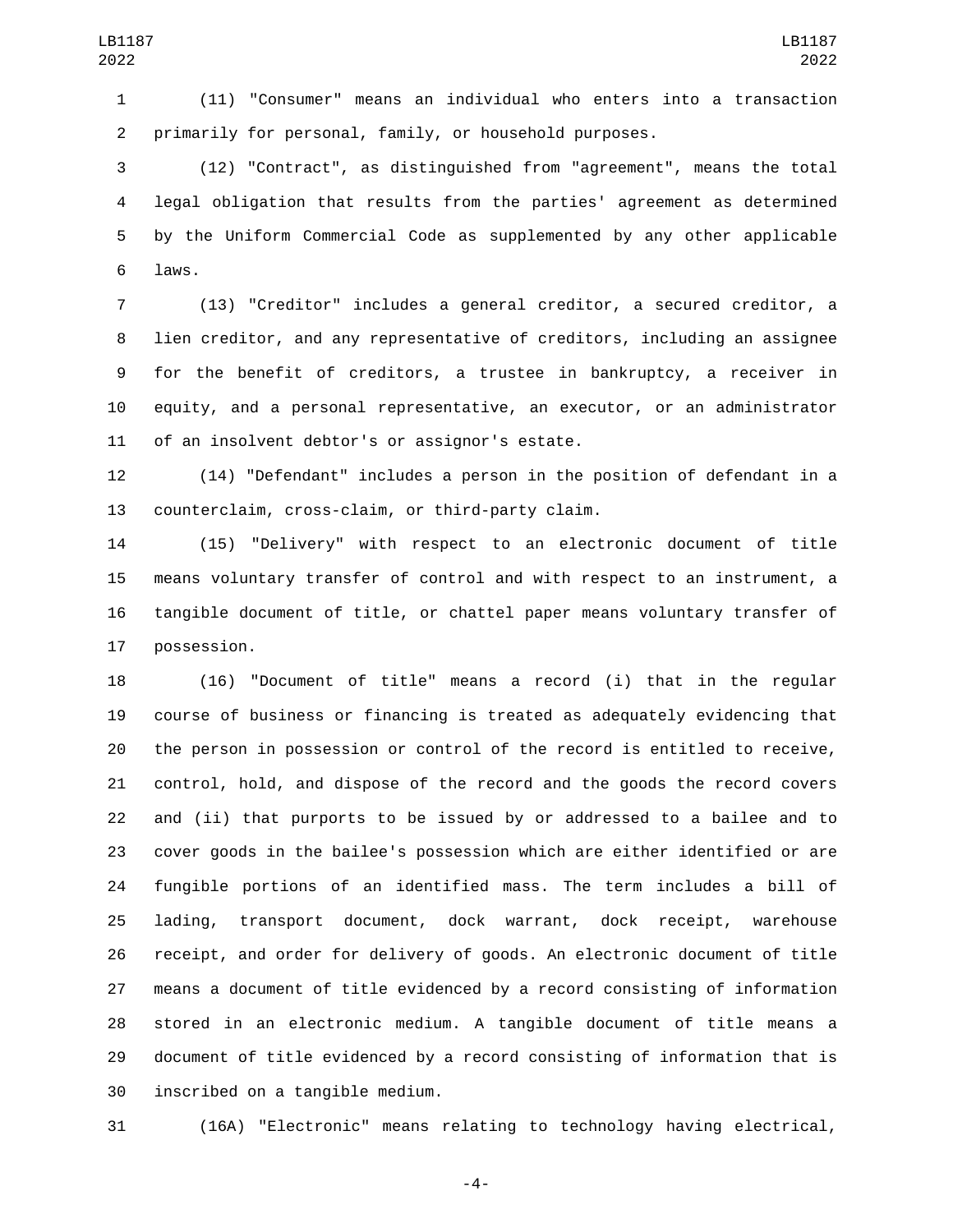## LB1187

 digital, magnetic, wireless, optical, electromagnetic, or similar 2 capabilities.

(17) "Fault" means a default, breach, or wrongful act or omission.

(18) "Fungible goods" means:4

 (A) goods of which any unit, by nature or usage of trade, is the 6 equivalent of any other like unit; or

(B) goods that by agreement are treated as equivalent.

(19) "Genuine" means free of forgery or counterfeiting.

 (20) "Good faith" means honesty in fact in the conduct or 10 transaction concerned.

11 (21) "Holder" means:

 (A) the person in possession of a negotiable instrument that is payable either to bearer or to an identified person that is the person in 14 possession;

 (B) the person in possession of a negotiable tangible document of title if the goods are deliverable either to bearer or to the order of 17 the person in possession; or

 (C) the person in control of a negotiable electronic document of 19 title.

 (22) "Insolvency proceeding" includes an assignment for the benefit of creditors or other proceeding intended to liquidate or rehabilitate 22 the estate of the person involved.

23 (23) "Insolvent" means:

 (A) having generally ceased to pay debts in the ordinary course of business other than as a result of bona fide dispute;

(B) being unable to pay debts as they become due; or

(C) being insolvent within the meaning of federal bankruptcy law.

 (24) "Money" means a medium of exchange currently authorized or adopted by a domestic or foreign government. The term includes a monetary unit of account established by an intergovernmental organization or by 31 agreement between two or more countries.

-5-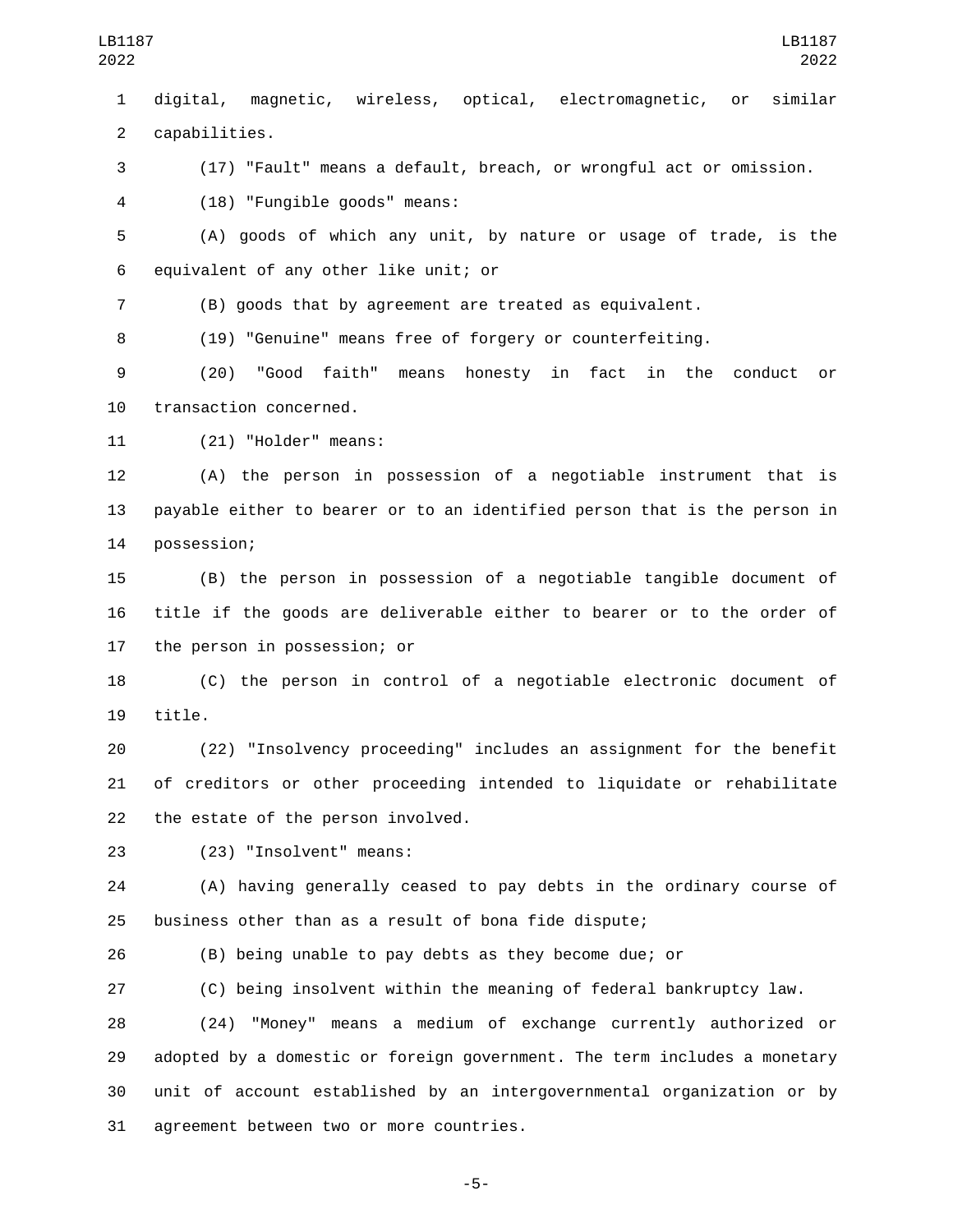(25) "Organization" means a person other than an individual.

 (26) "Party", as distinguished from "third party", means a person that has engaged in a transaction or made an agreement subject to the Uniform Commercial Code.4

 (27) "Person" means an individual, corporation, business trust, estate, trust, partnership, limited liability company, association, joint venture, government, governmental subdivision, agency, or instrumentality, public corporation, or any other legal or commercial 9 entity.

 (28) "Present value" means the amount as of a date certain of one or more sums payable in the future, discounted to the date certain by use of either an interest rate specified by the parties if that rate is not manifestly unreasonable at the time the transaction is entered into or, if an interest rate is not so specified, a commercially reasonable rate that takes into account the facts and circumstances at the time the 16 transaction is entered into.

 (29) "Purchase" means taking by sale, lease, discount, negotiation, mortgage, pledge, lien, security interest, issue or reissue, gift, or any other voluntary transaction creating an interest in property.

(30) "Purchaser" means a person that takes by purchase.

 (31) "Record" means information that is inscribed on a tangible medium or that is stored in an electronic or other medium and is 23 retrievable in perceivable form.

 (32) "Remedy" means any remedial right to which an aggrieved party 25 is entitled with or without resort to a tribunal.

 (33) "Representative" means a person empowered to act for another, including an agent, an officer of a corporation or association, and a trustee, a personal representative, an executor, or an administrator of 29 an estate.

(34) "Right" includes remedy.30

(35) "Security interest" means an interest in personal property or

-6-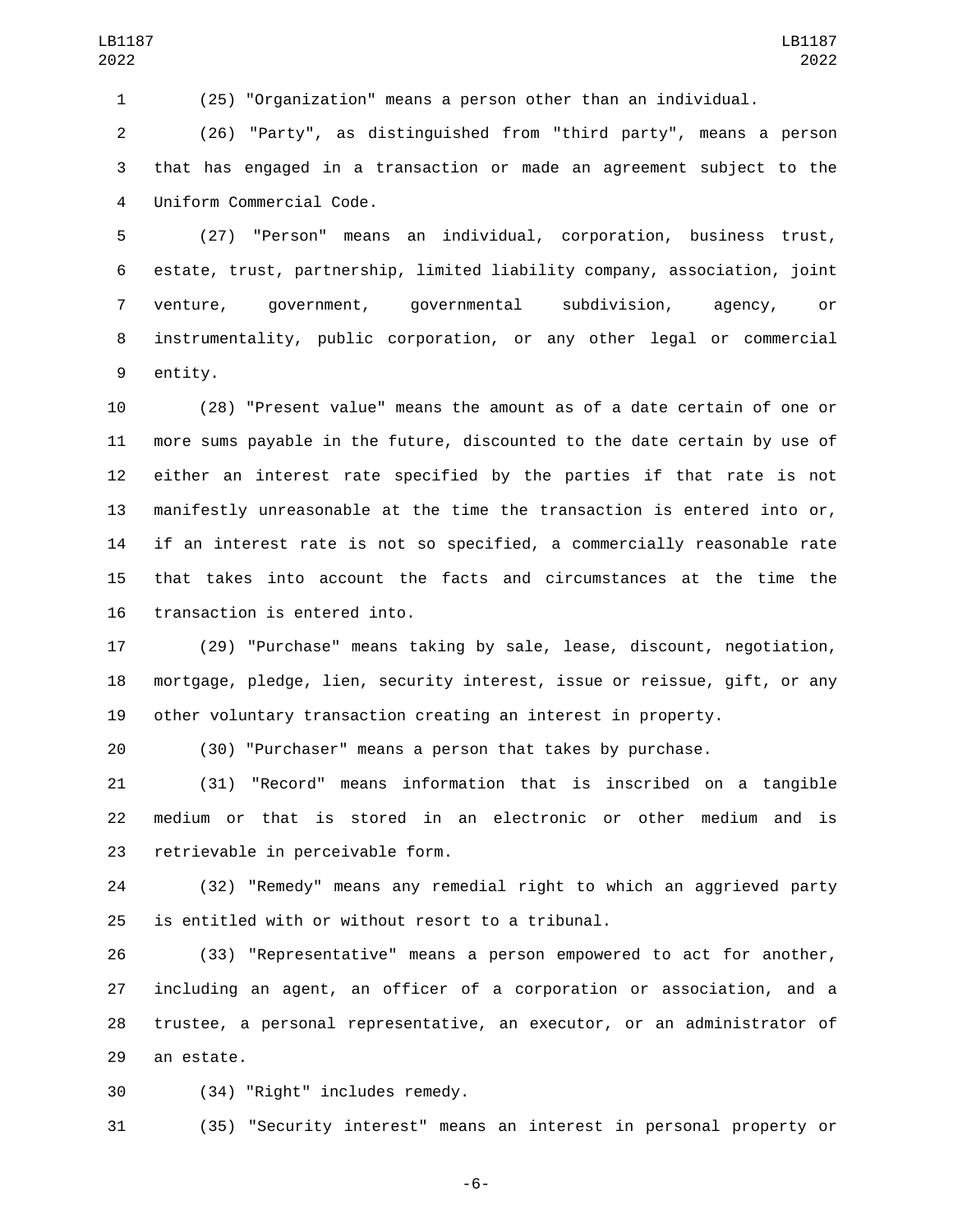fixtures which secures payment or performance of an obligation. "Security interest" includes any interest of a consignor and a buyer of accounts, chattel paper, a payment intangible, or a promissory note in a transaction that is subject to article 9. "Security interest" does not include the special property interest of a buyer of goods on identification of those goods to a contract for sale under section 2-401, but a buyer may also acquire a "security interest" by complying with article 9. Except as otherwise provided in section 2-505, the right of a seller or lessor of goods under article 2 or 2A to retain or acquire possession of the goods is not a "security interest", but a seller or lessor may also acquire a "security interest" by complying with article 9. The retention or reservation of title by a seller of goods notwithstanding shipment or delivery to the buyer under section 2-401 is limited in effect to a reservation of a "security interest". Whether a transaction in the form of a lease creates a "security interest" is determined pursuant to section 1-203. "Security interest" does not include a consumer rental purchase agreement as defined in the Consumer 18 Rental Purchase Agreement Act.

(36) "Send" in connection with a writing, record, or notice means:

 (A) to deposit in the mail or deliver for transmission by any other usual means of communication with postage or cost of transmission provided for and properly addressed and, in the case of an instrument, to an address specified thereon or otherwise agreed, or if there be none to any address reasonable under the circumstances; or

 (B) in any other way to cause to be received any record or notice within the time it would have arrived if properly sent.

 (37) "Signed" includes using any symbol executed or adopted with 28 present intention to adopt or accept a writing.

 (38) "State" means a state of the United States, the District of Columbia, Puerto Rico, the United States Virgin Islands, or any territory or insular possession subject to the jurisdiction of the United States.

-7-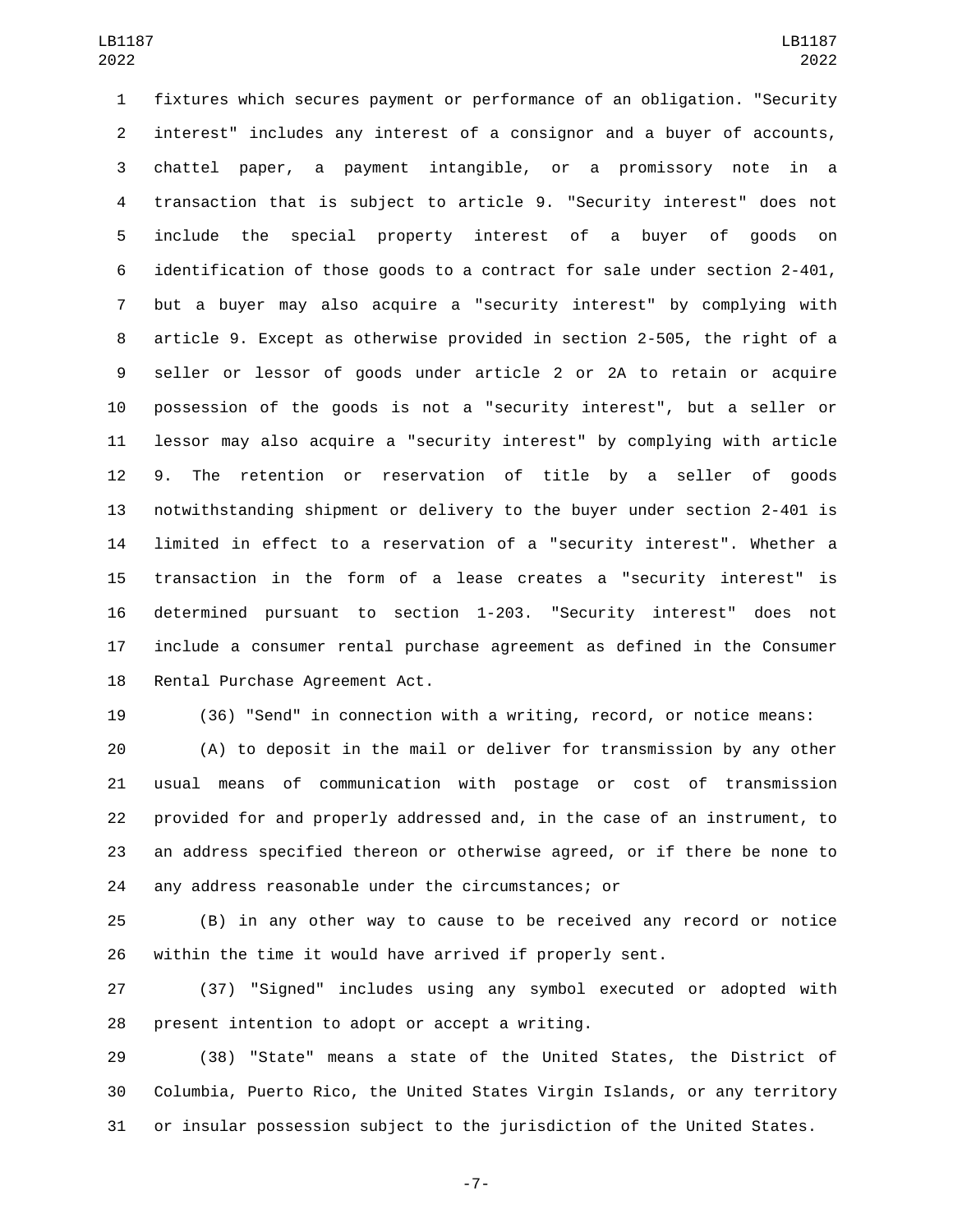(39) "Surety" includes a guarantor or other secondary obligor.

 (40) "Term" means a portion of an agreement that relates to a 3 particular matter.

 (41) "Unauthorized signature" means a signature made without actual, implied, or apparent authority. The term includes a forgery.

 (42) "Warehouse receipt" means a receipt issued by a person engaged 7 in the business of storing goods for hire.

 (43) "Writing" includes printing, typewriting, or any other intentional reduction to tangible form. "Written" has a corresponding 10 meaning.

 Sec. 2. Section 9-102, Uniform Commercial Code, Revised Statutes 12 Supplement, 2021, is amended to read:

13 9-102 Definitions and index of definitions.

14 (a) In this article:

 (1) "Accession" means goods that are physically united with other goods in such a manner that the identity of the original goods is not 17 lost.

 (2) "Account", except as used in "account for", means a right to payment of a monetary obligation, whether or not earned by performance, (i) for property that has been or is to be sold, leased, licensed, assigned, or otherwise disposed of, (ii) for services rendered or to be rendered, (iii) for a policy of insurance issued or to be issued, (iv) for a secondary obligation incurred or to be incurred, (v) for energy provided or to be provided, (vi) for the use or hire of a vessel under a charter or other contract, (vii) arising out of the use of a credit or charge card or information contained on or for use with the card, or (viii) as winnings in a lottery or other game of chance operated or sponsored by a state, governmental unit of a state, or person licensed or authorized to operate the game by a state or governmental unit of a state. The term includes health-care-insurance receivables. The term does not include (i) rights to payment evidenced by chattel paper or an

-8-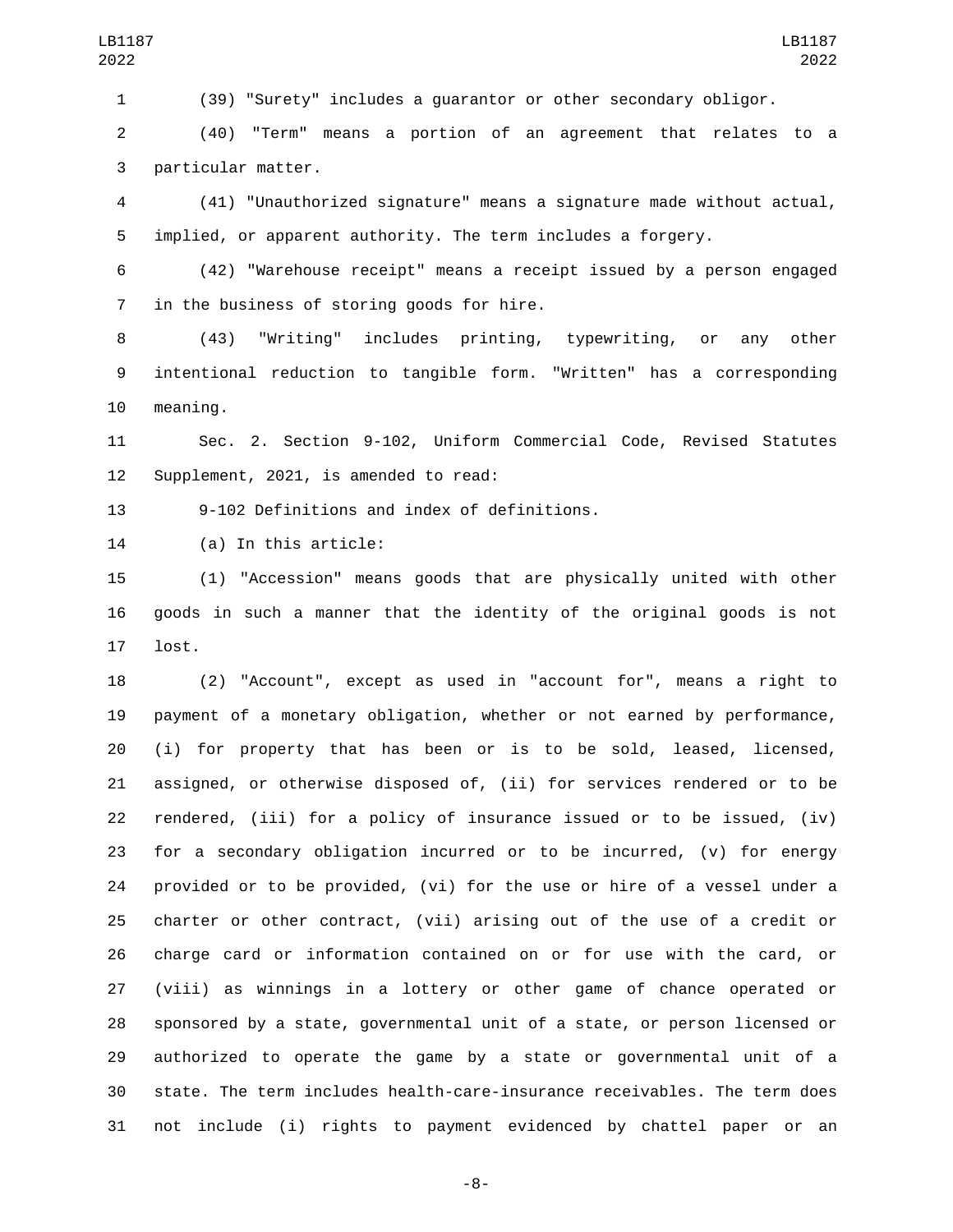instrument, (ii) commercial tort claims, (iii) deposit accounts, (iv) investment property, (v) letter-of-credit rights or letters of credit, or (vi) rights to payment for money or funds advanced or sold, other than rights arising out of the use of a credit or charge card or information 5 contained on or for use with the card.

 (3) "Account debtor" means a person obligated on an account, chattel paper, or general intangible. The term does not include persons obligated to pay a negotiable instrument, even if the instrument constitutes part 9 of chattel paper.

 (4) "Accounting", except as used in "accounting for", means a 11 record:

12 (A) authenticated by a secured party;

 (B) indicating the aggregate unpaid secured obligations as of a date not more than thirty-five days earlier or thirty-five days later than the 15 date of the record; and

 (C) identifying the components of the obligations in reasonable 17 detail.

(5) "Agricultural lien" means an interest in farm products:

(A) which secures payment or performance of an obligation for:

 (i) goods or services furnished in connection with a debtor's 21 farming operation; or

 (ii) rent on real property leased by a debtor in connection with its 23 farming operation;

(B) which is created by statute in favor of a person that:

 (i) in the ordinary course of its business furnished goods or services to a debtor in connection with a debtor's farming operation; or

 (ii) leased real property to a debtor in connection with the 28 debtor's farming operation; and

 (C) whose effectiveness does not depend on the person's possession 30 of the personal property.

The term also includes every lien created under sections 52-202,

-9-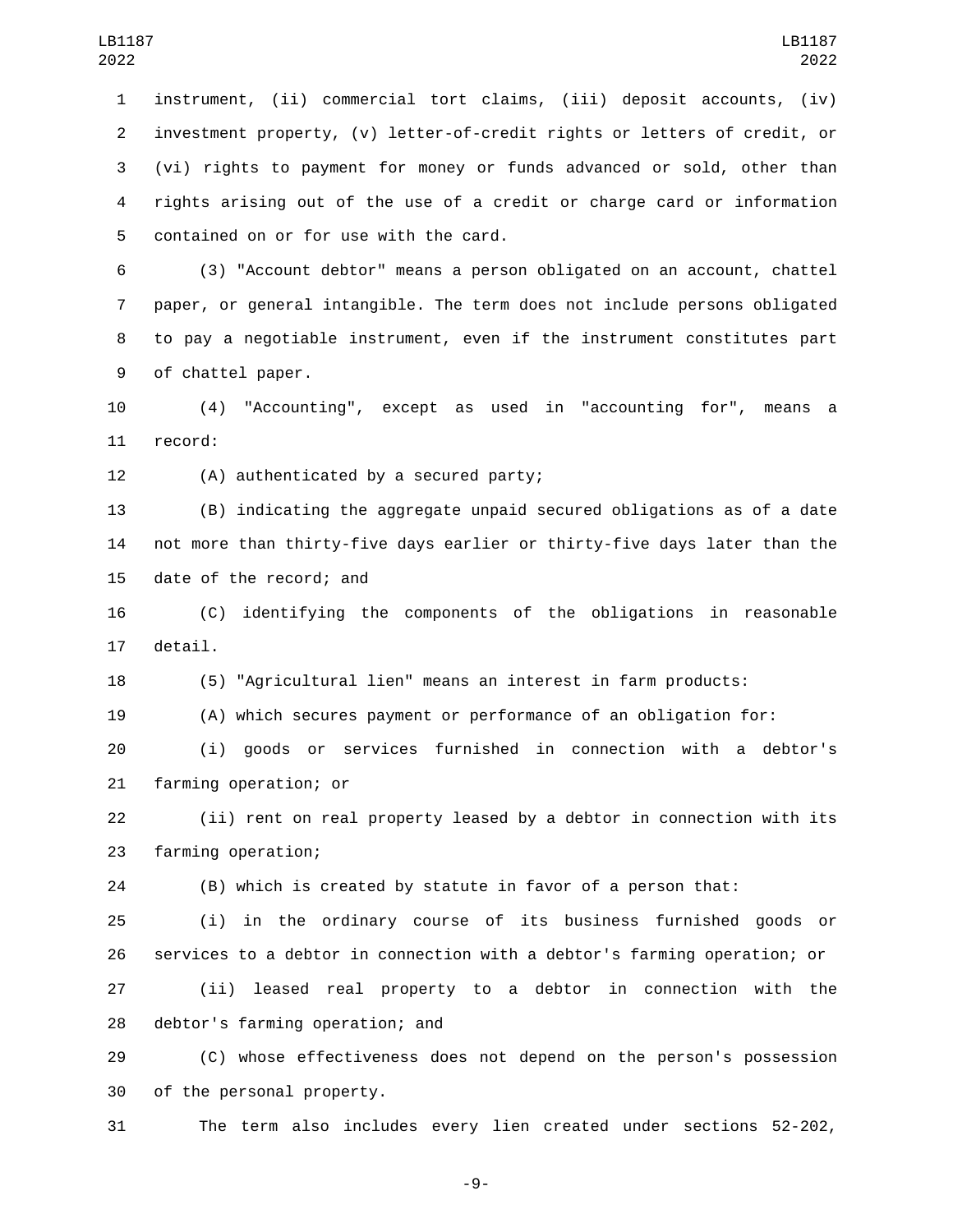52-501, 52-701, 52-901, 52-1101, 52-1201, 54-201, and 54-208, Reissue Revised Statutes of Nebraska, and Chapter 52, article 14, Reissue Revised 3 Statutes of Nebraska.

(6) "As-extracted collateral" means:4

 (A) oil, gas, or other minerals that are subject to a security 6 interest that:

 (i) is created by a debtor having an interest in the minerals before 8 extraction; and

(ii) attaches to the minerals as extracted; or

 (B) accounts arising out of the sale at the wellhead or minehead of oil, gas, or other minerals in which the debtor had an interest before 12 extraction.

13 (7) "Authenticate" means:

(A) to sign; or14

 (B) with present intent to adopt or accept a record, to attach to or logically associate with the record an electronic sound, symbol, or 17 process.

 (8) "Bank" means an organization that is engaged in the business of banking. The term includes savings banks, savings and loan associations, 20 credit unions, and trust companies.

 (9) "Cash proceeds" means proceeds that are money, checks, deposit 22 accounts, or the like.

 (10) "Certificate of title" means a certificate of title with respect to which a statute provides for the security interest in question to be indicated on the certificate as a condition or result of the security interest's obtaining priority over the rights of a lien creditor with respect to the collateral. The term includes another record maintained as an alternative to a certificate of title by the governmental unit that issues certificates of title if a statute permits the security interest in question to be indicated on the record as a condition or result of the security interest's obtaining priority over

-10-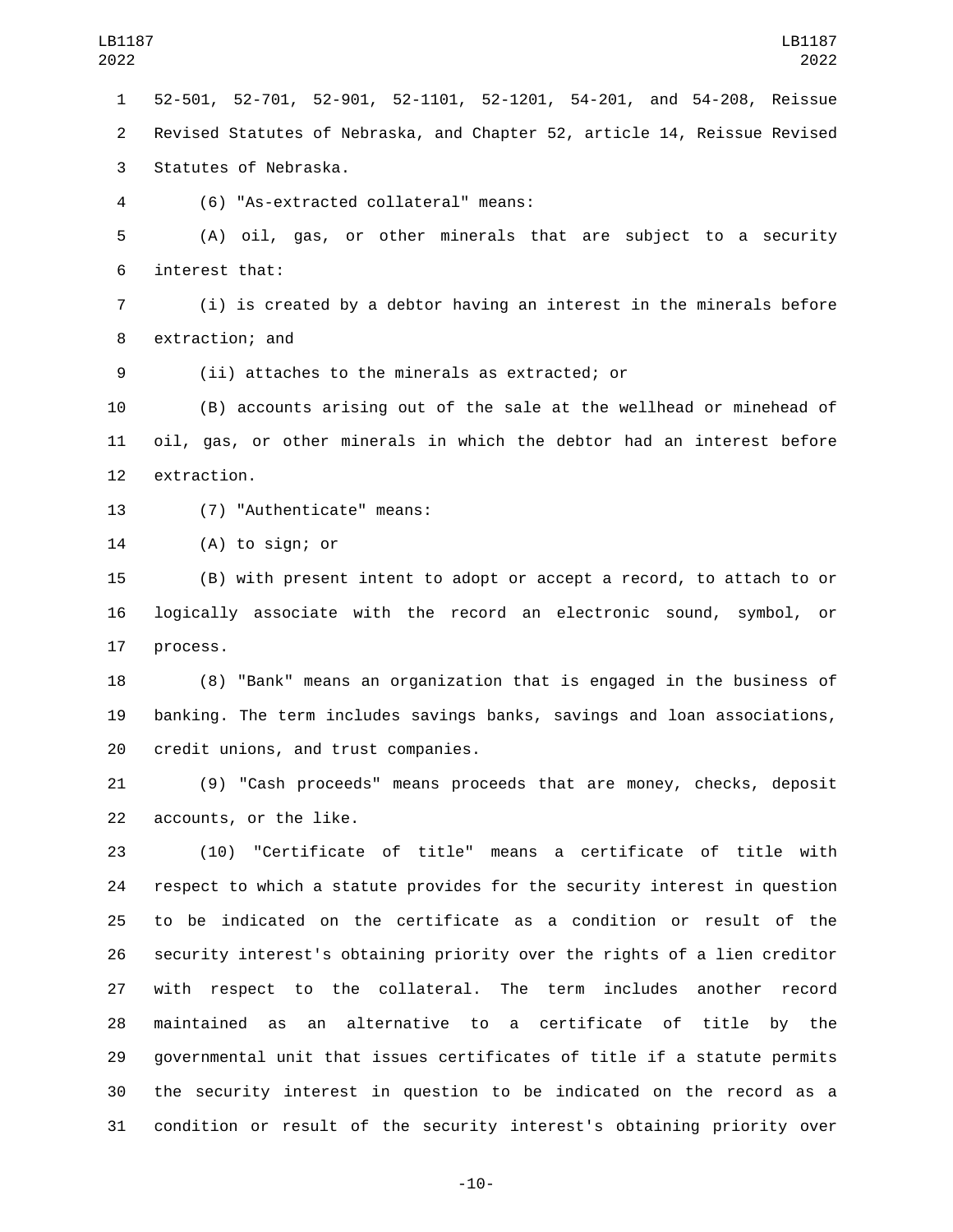the rights of a lien creditor with respect to the collateral.

 (11) "Chattel paper" means a record or records that evidence both a monetary obligation and a security interest in specific goods, a security interest in specific goods and software used in the goods, a security interest in specific goods and license of software used in the goods, a lease of specific goods, or a lease of specific goods and license of software used in the goods. In this subdivision, "monetary obligation" means a monetary obligation secured by the goods or owed under a lease of the goods and includes a monetary obligation with respect to software used in the goods. The term does not include (i) charters or other contracts involving the use or hire of a vessel or (ii) records that evidence a right to payment arising out of the use of a credit or charge card or information contained on or for use with the card. If a transaction is evidenced by records that include an instrument or series of instruments, the group of records taken together constitutes chattel 16 paper.

 (12) "Collateral" means the property subject to a security interest 18 or agricultural lien. The term includes:

(A) proceeds to which a security interest attaches;

 (B) accounts, chattel paper, payment intangibles, and promissory 21 notes that have been sold; and

(C) goods that are the subject of a consignment.

 (13) "Commercial tort claim" means a claim arising in tort with 24 respect to which:

25 (A) the claimant is an organization; or

(B) the claimant is an individual and the claim:

 (i) arose in the course of the claimant's business or profession; and

 (ii) does not include damages arising out of personal injury to or 30 the death of an individual.

(14) "Commodity account" means an account maintained by a commodity

-11-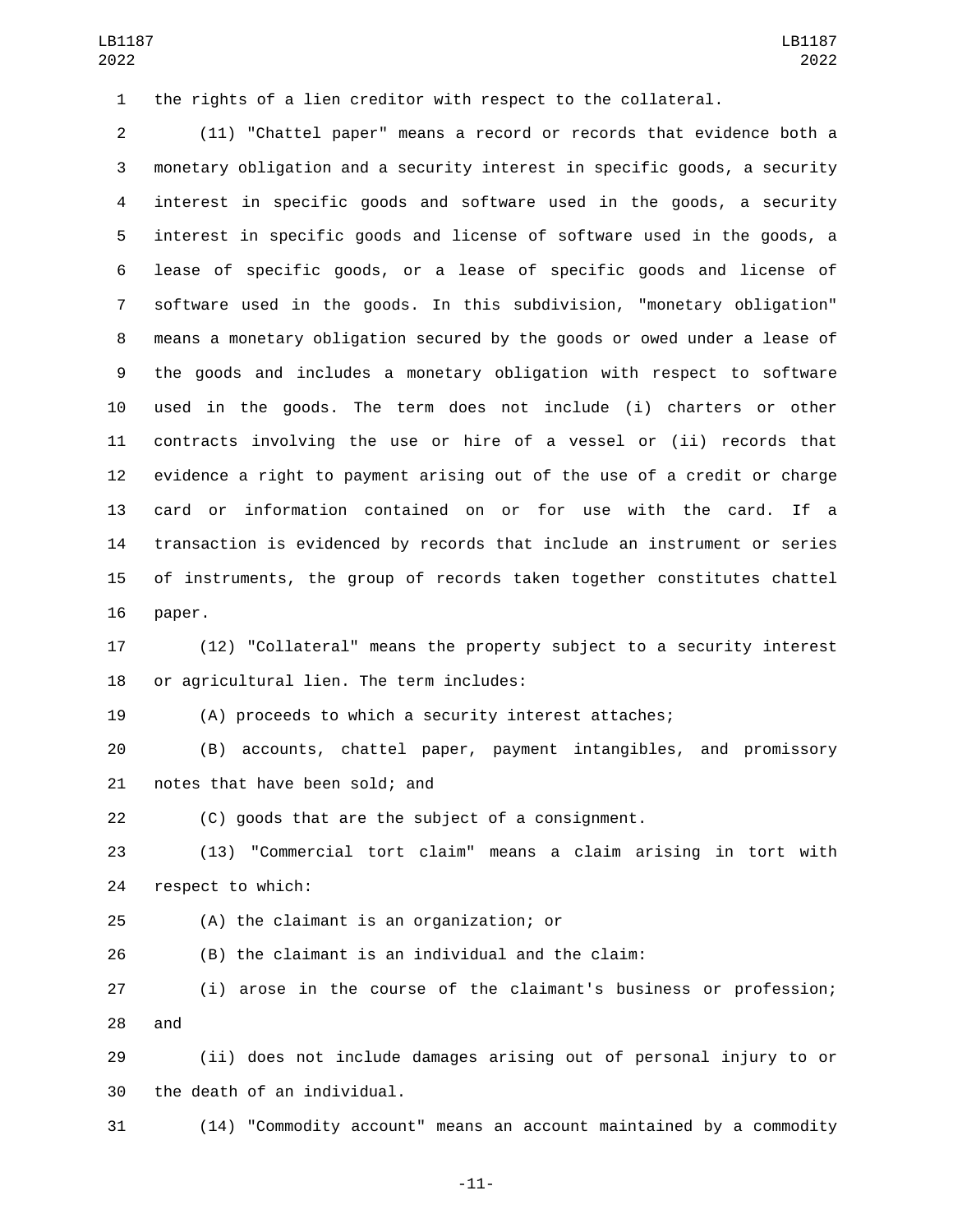intermediary in which a commodity contract is carried for a commodity 2 customer.

 (15) "Commodity contract" means a commodity futures contract, an option on a commodity futures contract, a commodity option, or another 5 contract if the contract or option is:

 (A) traded on or subject to the rules of a board of trade that has been designated as a contract market for such a contract pursuant to 8 federal commodities laws; or

 (B) traded on a foreign commodity board of trade, exchange, or market, and is carried on the books of a commodity intermediary for a 11 commodity customer.

 (16) "Commodity customer" means a person for which a commodity intermediary carries a commodity contract on its books.

(17) "Commodity intermediary" means a person that:

 (A) is registered as a futures commission merchant under federal 16 commodities law; or

 (B) in the ordinary course of its business provides clearance or settlement services for a board of trade that has been designated as a contract market pursuant to federal commodities law.

(18) "Communicate" means:20

(A) to send a written or other tangible record;

 (B) to transmit a record by any means agreed upon by the persons 23 sending and receiving the record; or

 (C) in the case of transmission of a record to or by a filing office, to transmit a record by any means prescribed by filing-office 26 rule.

 (19) "Consignee" means a merchant to which goods are delivered in a 28 consignment.

 (20) "Consignment" means a transaction, regardless of its form, in which a person delivers goods to a merchant for the purpose of sale and: 31 (A) the merchant:

-12-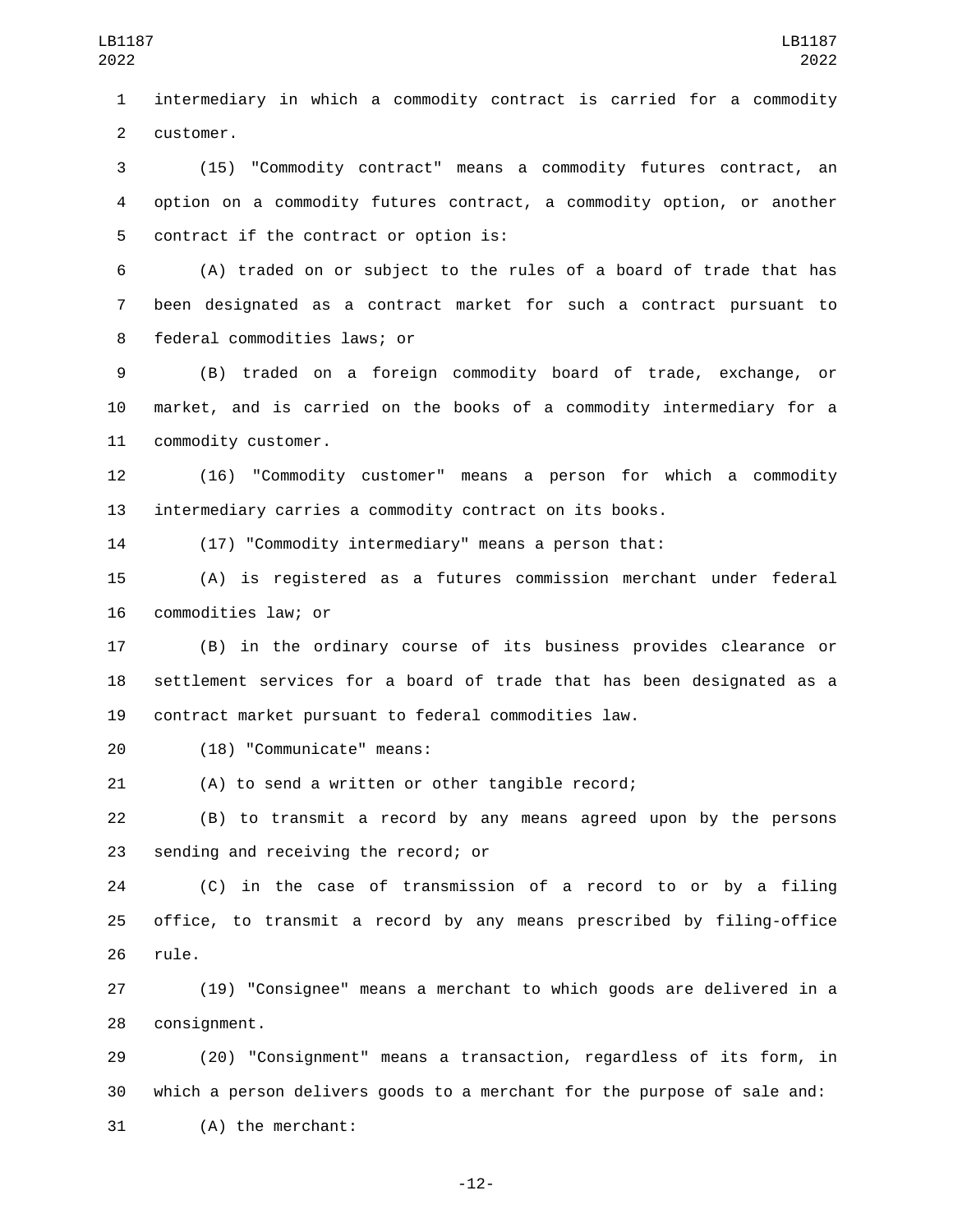(i) deals in goods of that kind under a name other than the name of 2 the person making delivery;

3 (ii) is not an auctioneer; and

 (iii) is not generally known by its creditors to be substantially 5 engaged in selling the goods of others;

 (B) with respect to each delivery, the aggregate value of the goods is one thousand dollars or more at the time of delivery;

 (C) the goods are not consumer goods immediately before delivery; 9 and

 (D) the transaction does not create a security interest that secures 11 an obligation.

 (21) "Consignor" means a person that delivers goods to a consignee 13 in a consignment.

(22) "Consumer debtor" means a debtor in a consumer transaction.

 (23) "Consumer goods" means goods that are used or bought for use primarily for personal, family, or household purposes.

 (24) "Consumer-goods transaction" means a consumer transaction in 18 which:

 (A) an individual incurs an obligation primarily for personal, 20 family, or household purposes; and

(B) a security interest in consumer goods secures the obligation.

 (25) "Consumer obligor" means an obligor who is an individual and who incurred the obligation as part of a transaction entered into primarily for personal, family, or household purposes.

 (26) "Consumer transaction" means a transaction in which (i) an individual incurs an obligation primarily for personal, family, or household purposes, (ii) a security interest secures the obligation, and (iii) the collateral is held or acquired primarily for personal, family, or household purposes. The term includes consumer-goods transactions.

 (27) "Continuation statement" means an amendment of a financing statement which:31

-13-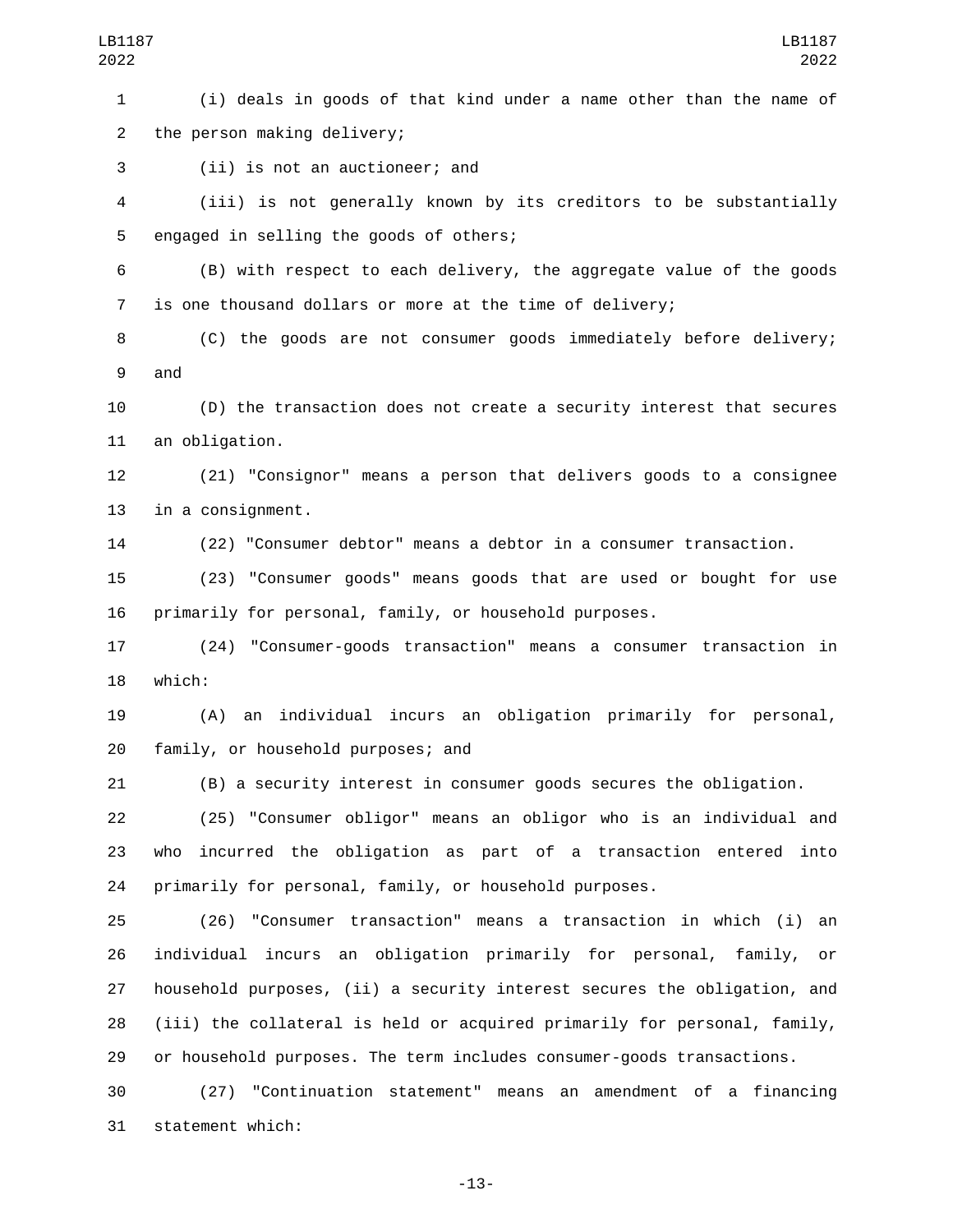(A) identifies, by its file number, the initial financing statement 2 to which it relates; and

 (B) indicates that it is a continuation statement for, or that it is filed to continue the effectiveness of, the identified financing 5 statement.

(28) "Debtor" means:6

 (A) a person having an interest, other than a security interest or other lien, in the collateral, whether or not the person is an obligor;

 (B) a seller of accounts, chattel paper, payment intangibles, or 10 promissory notes; or

11 (C) a consignee.

 (29) "Deposit account" means a demand, time, savings, passbook, or similar account maintained with a bank. The term does not include investment property or accounts evidenced by an instrument.

 (30) "Document" means a document of title or a receipt of the type 16 described in section  $7-201(b)$ .

 (31) "Electronic chattel paper" means chattel paper evidenced by a record or records consisting of information stored in an electronic 19 medium.

 (32) "Encumbrance" means a right, other than an ownership interest, in real property. The term includes mortgages and other liens on real 22 property.

 (33) "Equipment" means goods other than inventory, farm products, or 24 consumer goods.

 (34) "Farm products" means goods, other than standing timber, with respect to which the debtor is engaged in a farming operation and which 27 are:

(A) crops grown, growing, or to be grown, including:

(i) crops produced on trees, vines, and bushes; and

(ii) aquatic goods produced in aquacultural operations;

(B) livestock, born or unborn, including aquatic goods produced in

-14-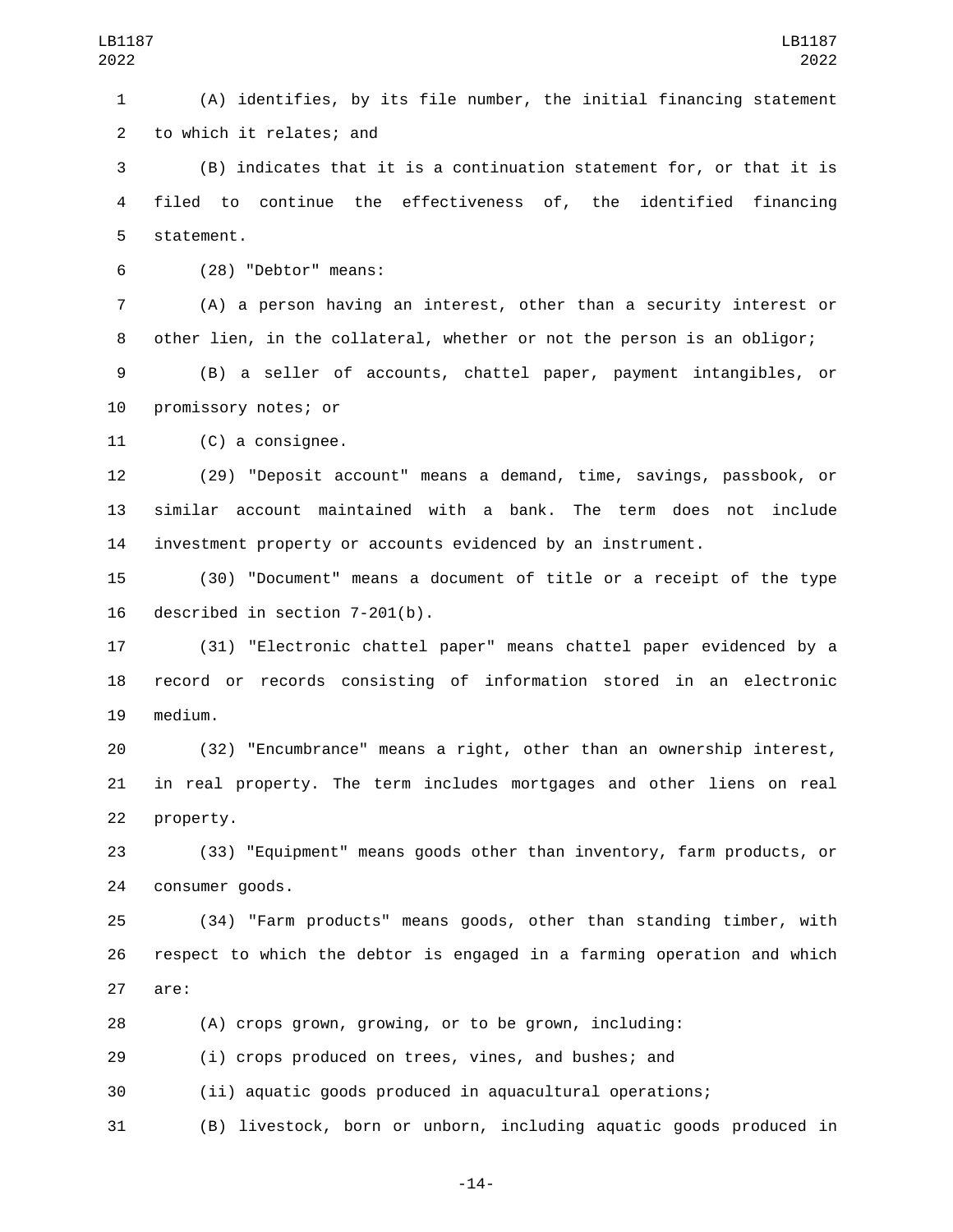1 aquacultural operations;

(C) supplies used or produced in a farming operation; or

(D) products of crops or livestock in their unmanufactured states.

 (35) "Farming operation" means raising, cultivating, propagating, fattening, grazing, or any other farming, livestock, or aquacultural 6 operation.

 (36) "File number" means the number assigned to an initial financing 8 statement pursuant to section  $9-519(a)$ .

 (37) "Filing office" means an office designated in section 9-501 as 10 the place to file a financing statement.

 (38) "Filing-office rule" means a rule adopted pursuant to section  $12 \quad 9 - 526$ .

 (39) "Financing statement" means a record or records composed of an initial financing statement and any filed record relating to the initial 15 financing statement.

 (40) "Fixture filing" means the filing of a financing statement covering goods that are or are to become fixtures and satisfying section 9-502(a) and (b). The term includes the filing of a financing statement covering goods of a transmitting utility which are or are to become 20 fixtures.

 (41) "Fixtures" means goods that have become so related to particular real property that an interest in them arises under real 23 property law.

 (42) "General intangible" means any personal property, including things in action, other than accounts, chattel paper, commercial tort claims, deposit accounts, documents, goods, instruments, investment property, letter-of-credit rights, letters of credit, money, and oil, gas, or other minerals before extraction. The term includes payment 29 intangibles and software.

 (43) "Good faith" means honesty in fact and the observance of 31 reasonable commercial standards of fair dealing.

-15-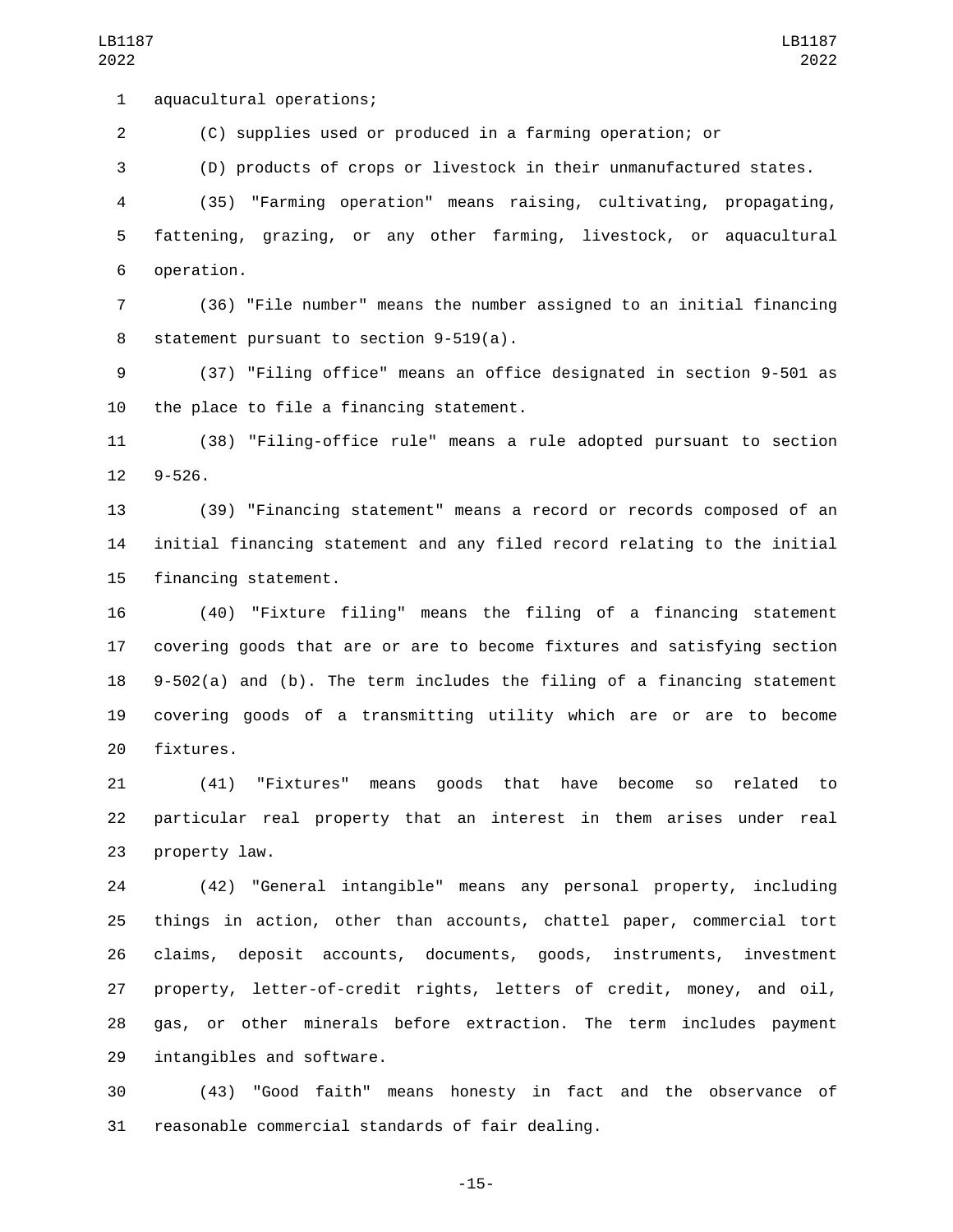(44) "Goods" means all things that are movable when a security interest attaches. The term includes (i) fixtures, (ii) standing timber that is to be cut and removed under a conveyance or contract for sale, (iii) the unborn young of animals, (iv) crops grown, growing, or to be grown, even if the crops are produced on trees, vines, or bushes, and (v) manufactured homes. The term also includes a computer program embedded in goods and any supporting information provided in connection with a transaction relating to the program if (i) the program is associated with the goods in such a manner that it customarily is considered part of the goods, or (ii) by becoming the owner of the goods, a person acquires a right to use the program in connection with the goods. The term does not include a computer program embedded in goods that consist solely of the medium in which the program is embedded. The term also does not include accounts, chattel paper, commercial tort claims, deposit accounts, documents, general intangibles, instruments, investment property, letter- of-credit rights, letters of credit, money, or oil, gas, or other 17 minerals before extraction.

 (45) "Governmental unit" means a subdivision, agency, department, county, parish, municipality, or other unit of the government of the United States, a state, or a foreign country. The term includes an organization having a separate corporate existence if the organization is eligible to issue debt on which interest is exempt from income taxation 23 under the laws of the United States.

 (46) "Health-care-insurance receivable" means an interest in or claim under a policy of insurance which is a right to payment of a monetary obligation for health-care goods or services provided or to be 27 provided.

 (47) "Instrument" means a negotiable instrument or any other writing that evidences a right to the payment of a monetary obligation, is not itself a security agreement or lease, and is of a type that in ordinary course of business is transferred by delivery with any necessary

-16-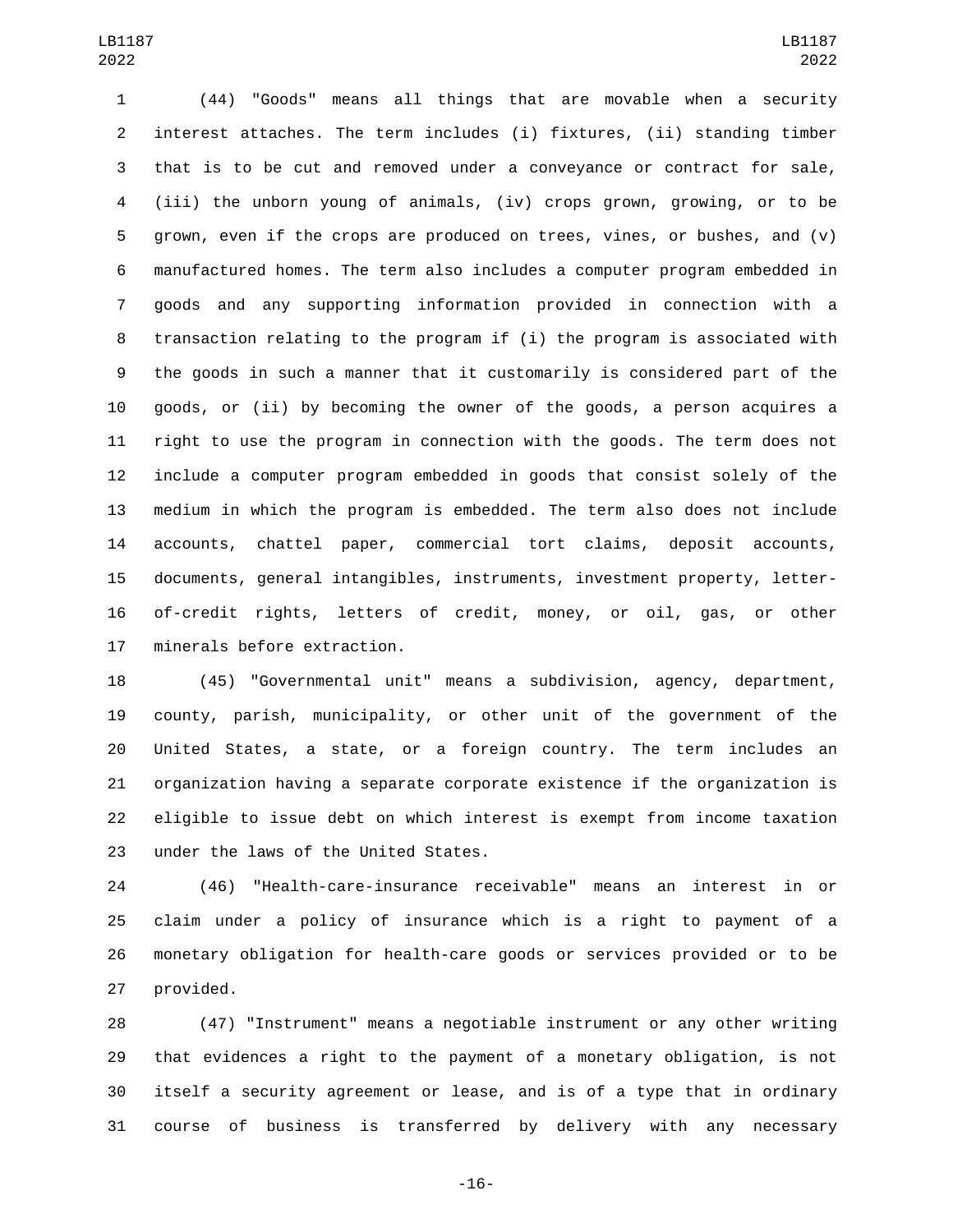indorsement or assignment including, but not limited to, a writing that would otherwise qualify as a certificate of deposit (defined in section 3-104(j)) but for the fact that the writing contains a limitation on transfer. The term does not include (i) investment property, (ii) letters of credit, or (iii) writings that evidence a right to payment arising out of the use of a credit or charge card or information contained on or for 7 use with the card.

(48) "Inventory" means goods, other than farm products, which:

(A) are leased by a person as lessor;9

 (B) are held by a person for sale or lease or to be furnished under 11 a contract of service;

(C) are furnished by a person under a contract of service; or

 (D) consist of raw materials, work in process, or materials used or 14 consumed in a business.

 (49) "Investment property" means a security, whether certificated or uncertificated, security entitlement, securities account, commodity 17 contract, or commodity account.

 (50) "Jurisdiction of organization", with respect to a registered organization, means the jurisdiction under whose law the organization is 20 formed or organized.

 (51) "Letter-of-credit right" means a right to payment or performance under a letter of credit, whether or not the beneficiary has demanded or is at the time entitled to demand payment or performance. The term does not include the right of a beneficiary to demand payment or 25 performance under a letter of credit.

26 (52) "Lien creditor" means:

 (A) a creditor that has acquired a lien on the property involved by 28 attachment, levy, or the like;

 (B) an assignee for benefit of creditors from the time of 30 assignment;

(C) a trustee in bankruptcy from the date of the filing of the

-17-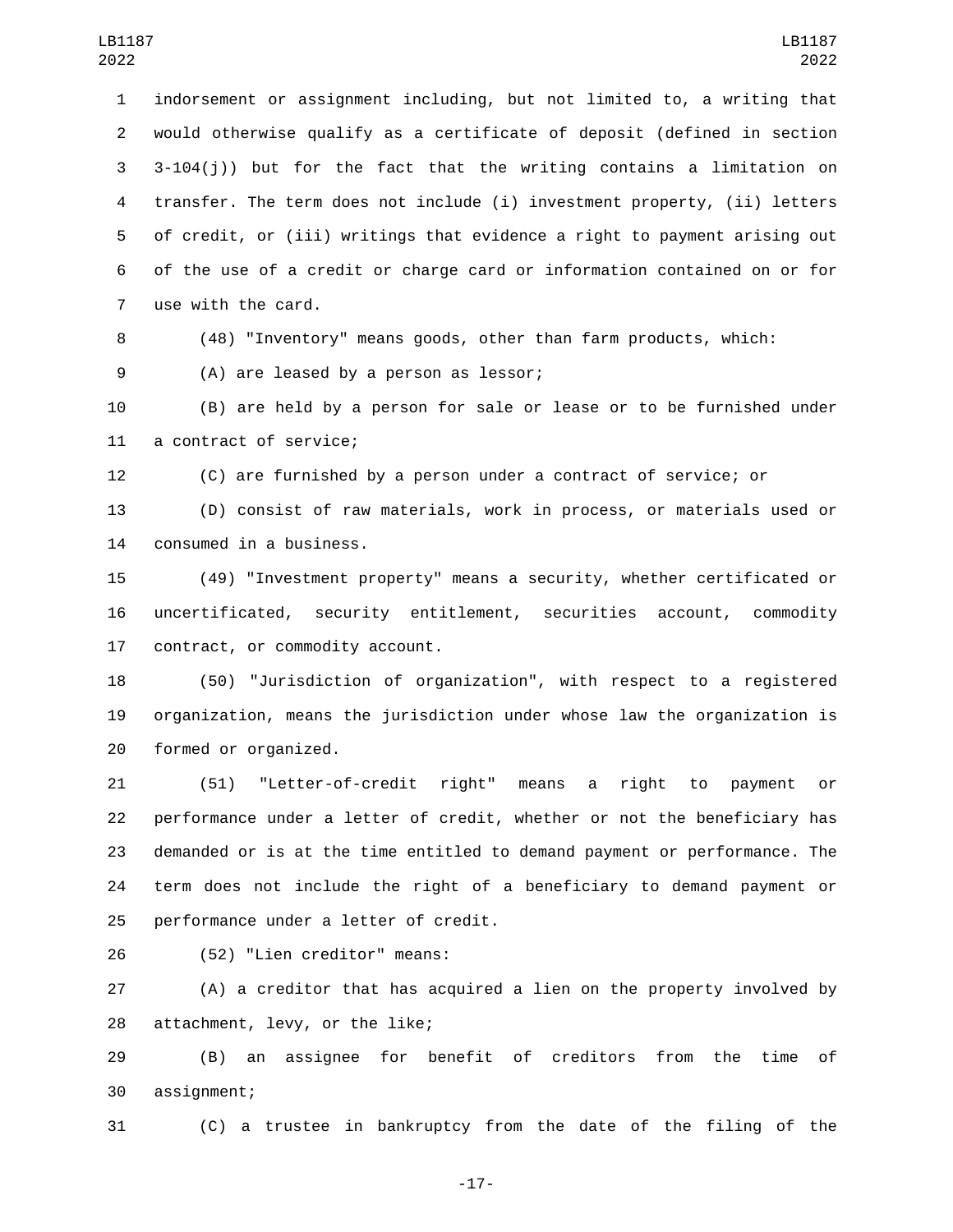1 petition; or

(D) a receiver in equity from the time of appointment.

 (53) "Manufactured home" means a structure, transportable in one or more sections, which, in the traveling mode, is eight body feet or more in width or forty body feet or more in length, or, when erected on site, is three hundred twenty or more square feet, and which is built on a permanent chassis and designed to be used as a dwelling with or without a permanent foundation when connected to the required utilities, and includes the plumbing, heating, air-conditioning, and electrical systems contained therein. The term includes any structure that meets all of the requirements of this subdivision except the size requirements and with respect to which the manufacturer voluntarily files a certification required by the United States Secretary of Housing and Urban Development and complies with the standards established under Title 42 of the United 15 States Code.

(54) "Manufactured-home transaction" means a secured transaction:

 (A) that creates a purchase-money security interest in a manufactured home, other than a manufactured home held as inventory; or (B) in which a manufactured home, other than a manufactured home 20 held as inventory, is the primary collateral.

 (55) "Mortgage" means a consensual interest in real property, including fixtures, which secures payment or performance of an 23 obligation.

 (56) "New debtor" means a person that becomes bound as debtor under section 9-203(d) by a security agreement previously entered into by 26 another person.

 (57) "New value" means (i) money, (ii) money's worth in property, services, or new credit, or (iii) release by a transferee of an interest in property previously transferred to the transferee. The term does not include an obligation substituted for another obligation.

(58) "Noncash proceeds" means proceeds other than cash proceeds.

-18-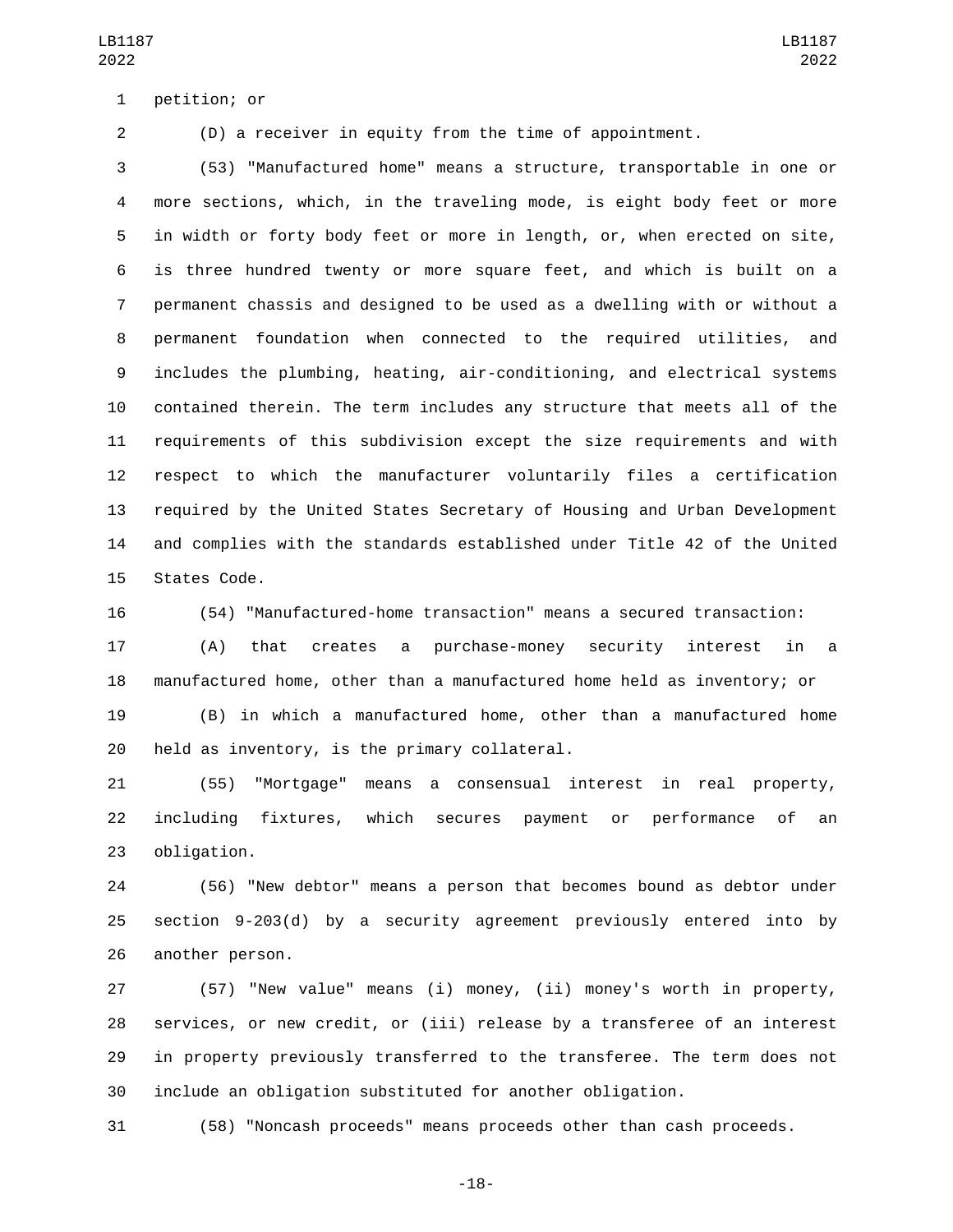(59) "Obligor" means a person that, with respect to an obligation secured by a security interest in or an agricultural lien on the collateral, (i) owes payment or other performance of the obligation, (ii) has provided property other than the collateral to secure payment or other performance of the obligation, or (iii) is otherwise accountable in whole or in part for payment or other performance of the obligation. The term does not include issuers or nominated persons under a letter of 8 credit.

 (60) "Original debtor", except as used in section 9-310(c), means a person that, as debtor, entered into a security agreement to which a new 11 debtor has become bound under section  $9-203(d)$ .

 (61) "Payment intangible" means a general intangible under which the account debtor's principal obligation is a monetary obligation.

(62) "Person related to", with respect to an individual, means:

15 (A) the spouse of the individual;

 (B) a brother, brother-in-law, sister, or sister-in-law of the 17 individual;

 (C) an ancestor or lineal descendant of the individual or the 19 individual's spouse; or

 (D) any other relative, by blood or marriage, of the individual or the individual's spouse who shares the same home with the individual.

(63) "Person related to", with respect to an organization, means:

 (A) a person directly or indirectly controlling, controlled by, or 24 under common control with the organization;

 (B) an officer or director of, or a person performing similar 26 functions with respect to, the organization;

 (C) an officer or director of, or a person performing similar 28 functions with respect to, a person described in subdivision  $(A)$ ;

 (D) the spouse of an individual described in subdivision (A), (B), 30 or (C); or

(E) an individual who is related by blood or marriage to an

-19-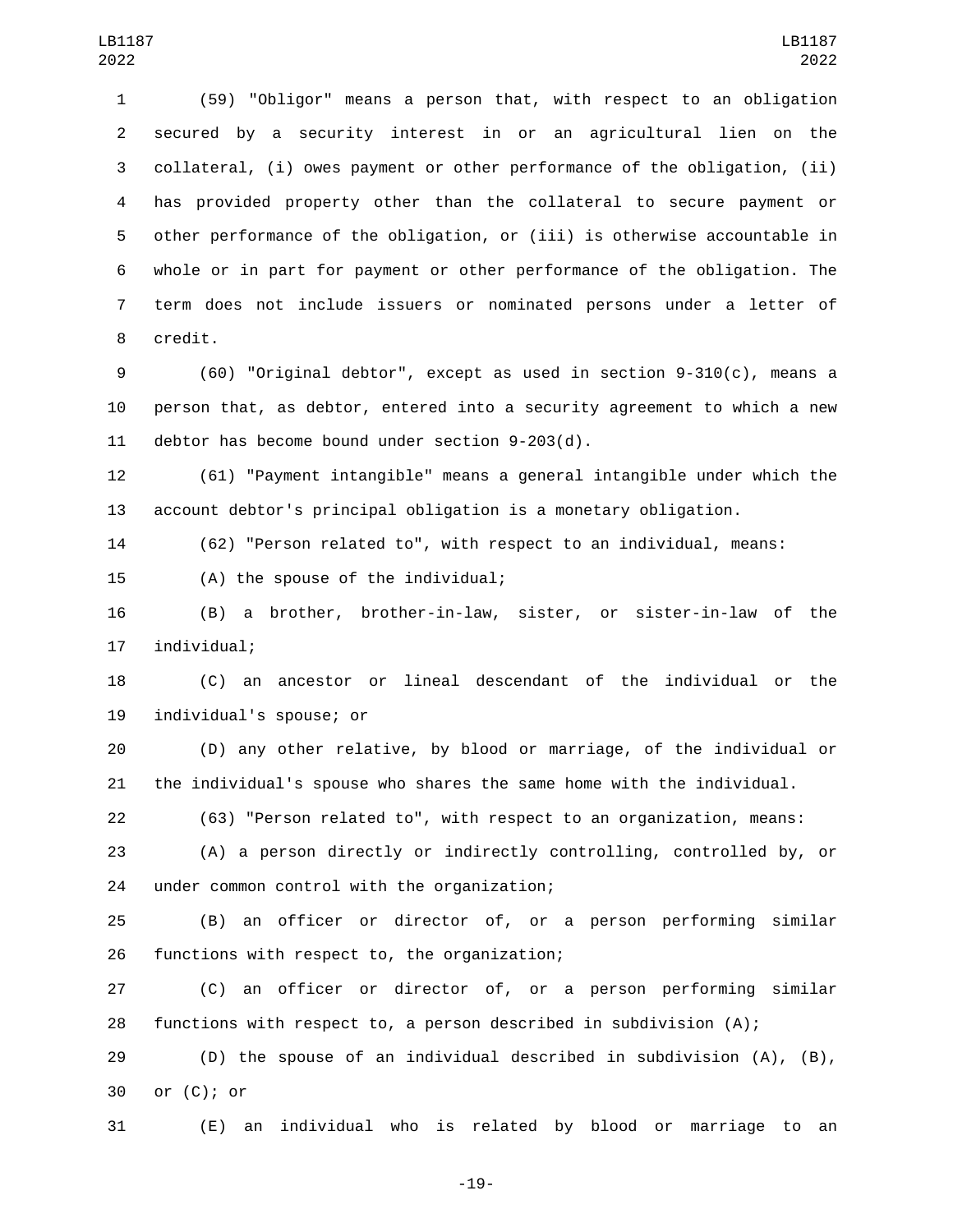individual described in subdivision (A), (B), (C), or (D) and shares the 2 same home with the individual.

 (64) "Proceeds", except as used in section 9-609(b), means the following property:4

 (A) whatever is acquired upon the sale, lease, license, exchange, or 6 other disposition of collateral;

 (B) whatever is collected on, or distributed on account of, 8 collateral;

(C) rights arising out of collateral;9

 (D) to the extent of the value of collateral, claims arising out of the loss, nonconformity, or interference with the use of, defects or infringement of rights in, or damage to, the collateral; or

 (E) to the extent of the value of collateral and to the extent payable to the debtor or the secured party, insurance payable by reason of the loss or nonconformity of, defects or infringement of rights in, or 16 damage to, the collateral.

 (65) "Promissory note" means an instrument that evidences a promise to pay a monetary obligation, does not evidence an order to pay, and does not contain an acknowledgment by a bank that the bank has received for 20 deposit a sum of money or funds.

 (66) "Proposal" means a record authenticated by a secured party which includes the terms on which the secured party is willing to accept collateral in full or partial satisfaction of the obligation it secures 24 pursuant to sections  $9-620$ ,  $9-621$ , and  $9-622$ .

 (67) "Public-finance transaction" means a secured transaction in 26 connection with which:

(A) debt securities are issued;27

 (B) all or a portion of the securities issued have an initial stated 29 maturity of at least twenty years; and

 (C) the debtor, obligor, secured party, account debtor or other person obligated on collateral, assignor or assignee of a secured

-20-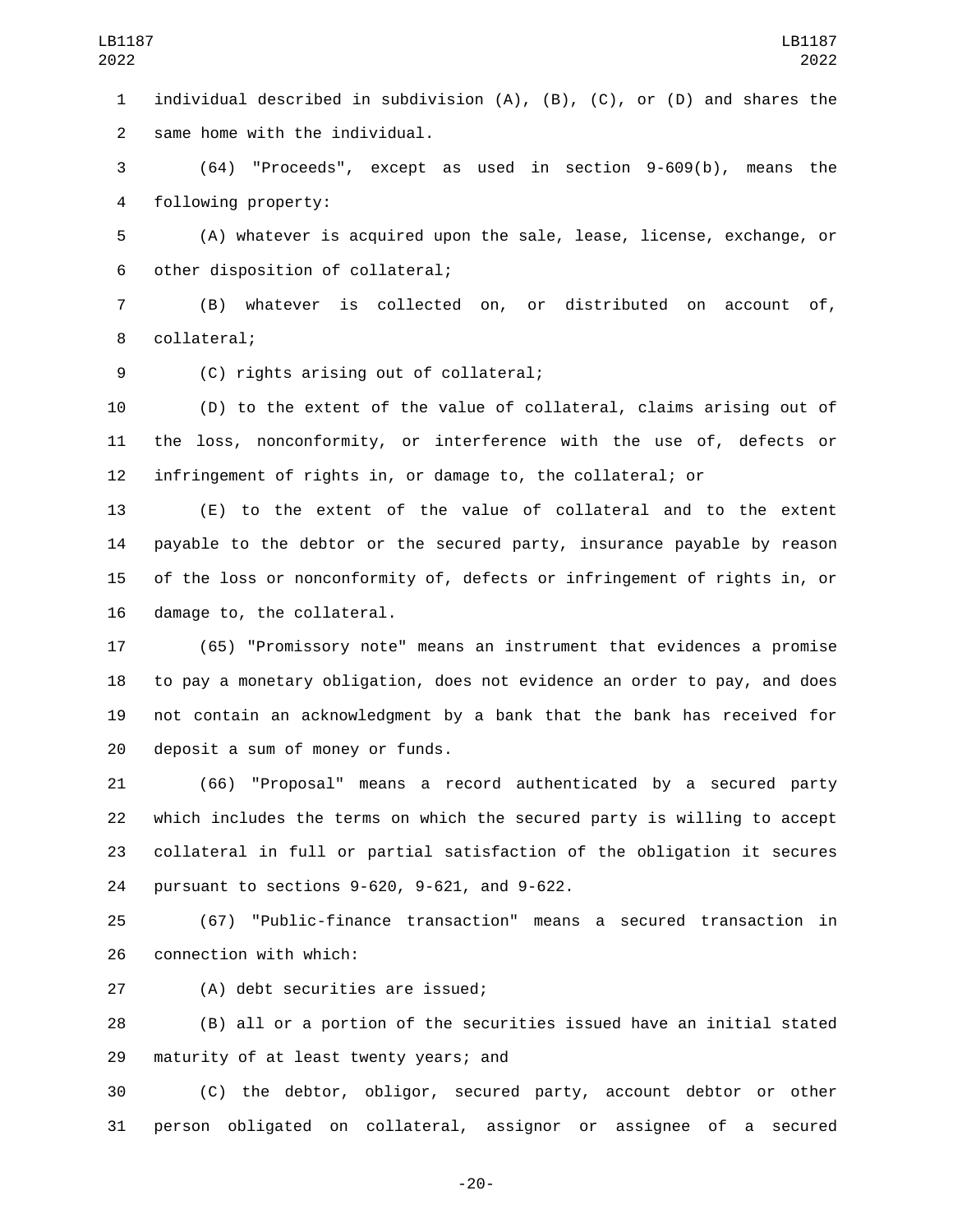obligation, or assignor or assignee of a security interest is a state or 2 a governmental unit of a state.

 (68) "Public organic record" means a record that is available to the 4 public for inspection and is:

 (A) a record consisting of the record initially filed with or issued by a state or the United States to form or organize an organization and any record filed with or issued by the state or the United States which 8 amends or restates the initial record;

 (B) an organic record of a business trust consisting of the record initially filed with a state and any record filed with the state which amends or restates the initial record, if a statute of the state governing business trusts requires that the record be filed with the 13 state; or

 (C) a record consisting of legislation enacted by the legislature of a state or the Congress of the United States which forms or organizes an organization, any record amending the legislation, and any record filed with or issued by the state or United States which amends or restates the 18 name of the organization.

 (69) "Pursuant to commitment", with respect to an advance made or other value given by a secured party, means pursuant to the secured party's obligation, whether or not a subsequent event of default or other event not within the secured party's control has relieved or may relieve 23 the secured party from its obligation.

 (70) "Record", except as used in "for record", "of record", "record or legal title", and "record owner", means information that is inscribed on a tangible medium or which is stored in an electronic or other medium 27 and is retrievable in perceivable form.

 (71) "Registered organization" means an organization formed or organized solely under the law of a single state or the United States by the filing of a public organic record with, the issuance of a public organic record by, or the enactment of legislation by the state or the

-21-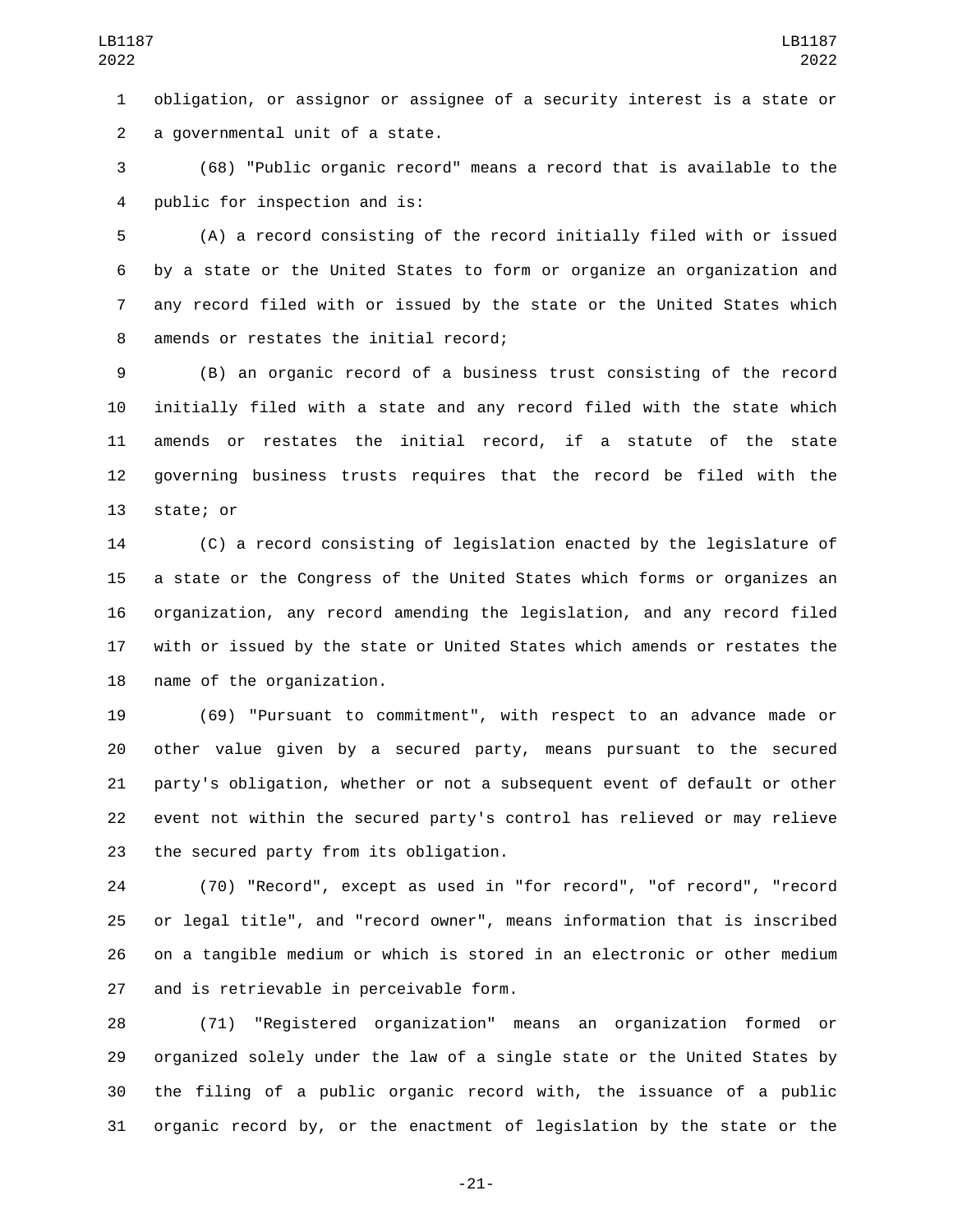United States. The term includes a business trust that is formed or organized under the law of a single state if a statute of the state governing business trusts requires that the business trust's organic 4 record be filed with the state.

(72) "Secondary obligor" means an obligor to the extent that:

(A) the obligor's obligation is secondary; or6

 (B) the obligor has a right of recourse with respect to an obligation secured by collateral against the debtor, another obligor, or 9 property of either.

10 (73) "Secured party" means:

 (A) a person in whose favor a security interest is created or provided for under a security agreement, whether or not any obligation to 13 be secured is outstanding;

(B) a person that holds an agricultural lien;

15 (C) a consignor;

 (D) a person to which accounts, chattel paper, payment intangibles, 17 or promissory notes have been sold;

 (E) a trustee, indenture trustee, agent, collateral agent, or other representative in whose favor a security interest or agricultural lien is 20 created or provided for; or

 (F) a person that holds a security interest arising under section 2-401, 2-505, 2-711(3), 2A-508(5), 4-210, or 5-118.

 (74) "Security agreement" means an agreement that creates or 24 provides for a security interest.

(75) "Send", in connection with a record or notification, means:

 (A) to deposit in the mail, deliver for transmission, or transmit by any other usual means of communication, with postage or cost of transmission provided for, addressed to any address reasonable under the 29 circumstances; or

 (B) to cause the record or notification to be received within the time that it would have been received if properly sent under subdivision

-22-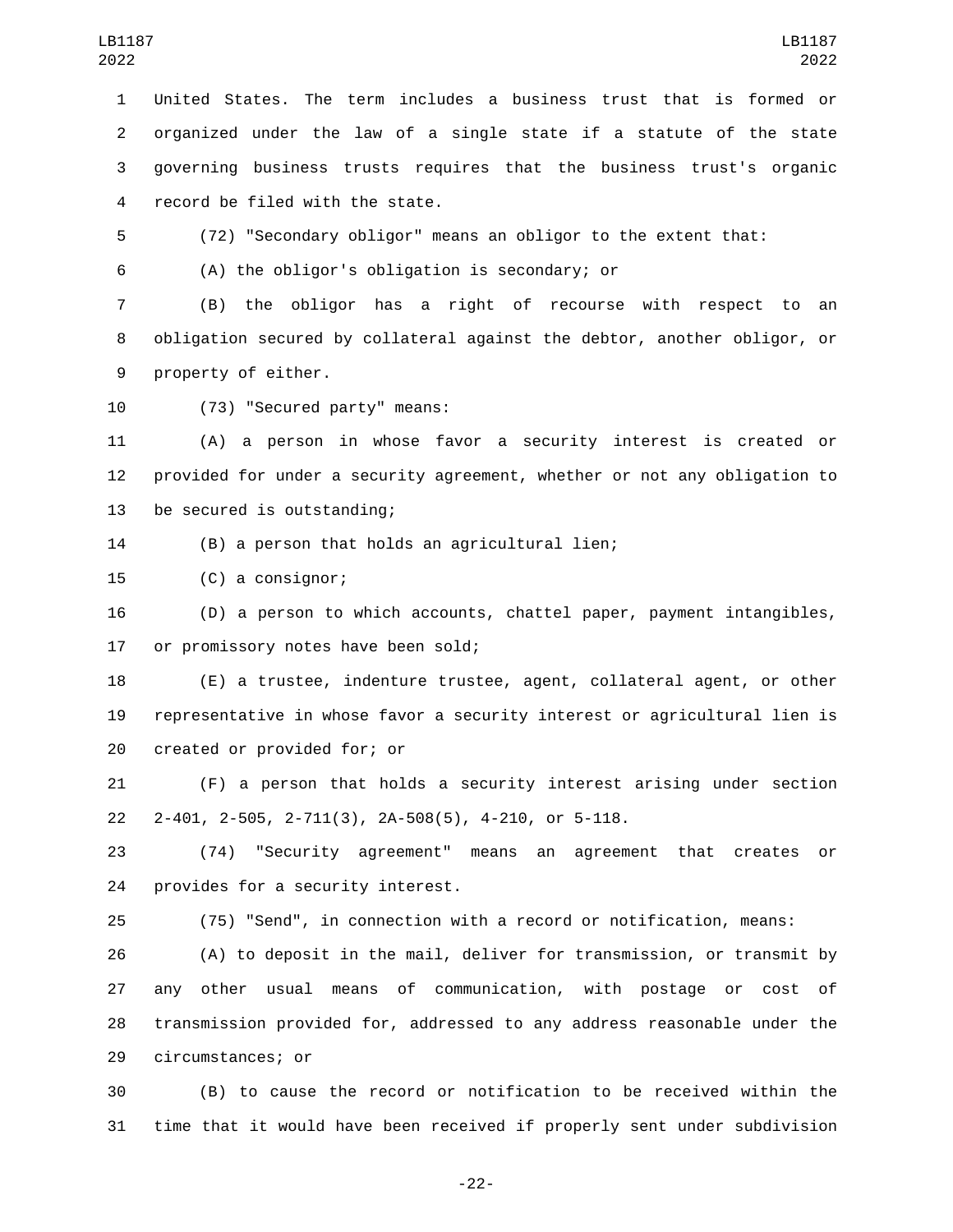$1(A).$ 

 (76) "Software" means a computer program and any supporting information provided in connection with a transaction relating to the program. The term does not include a computer program that is included in 5 the definition of goods.

 (77) "State" means a state of the United States, the District of Columbia, Puerto Rico, the United States Virgin Islands, or any territory or insular possession subject to the jurisdiction of the United States.

 (78) "Supporting obligation" means a letter-of-credit right or secondary obligation that supports the payment or performance of an account, chattel paper, a document, a general intangible, an instrument, 12 or investment property.

 (79) "Tangible chattel paper" means chattel paper evidenced by a record or records consisting of information that is inscribed on a 15 tangible medium.

 (80) "Termination statement" means an amendment of a financing 17 statement which:

 (A) identifies, by its file number, the initial financing statement 19 to which it relates; and

 (B) indicates either that it is a termination statement or that the identified financing statement is no longer effective.

 (81) "Transmitting utility" means a person primarily engaged in the 23 business of:

(A) operating a railroad, subway, street railway, or trolley bus;

 (B) transmitting communications electrically, electromagnetically, 26 or by light;

(C) transmitting goods by pipeline or sewer; or

 (D) transmitting or producing and transmitting electricity, steam, 29 gas, or water.

 (b) "Control" as provided in section 7-106 and the following definitions in other articles apply to this article:

-23-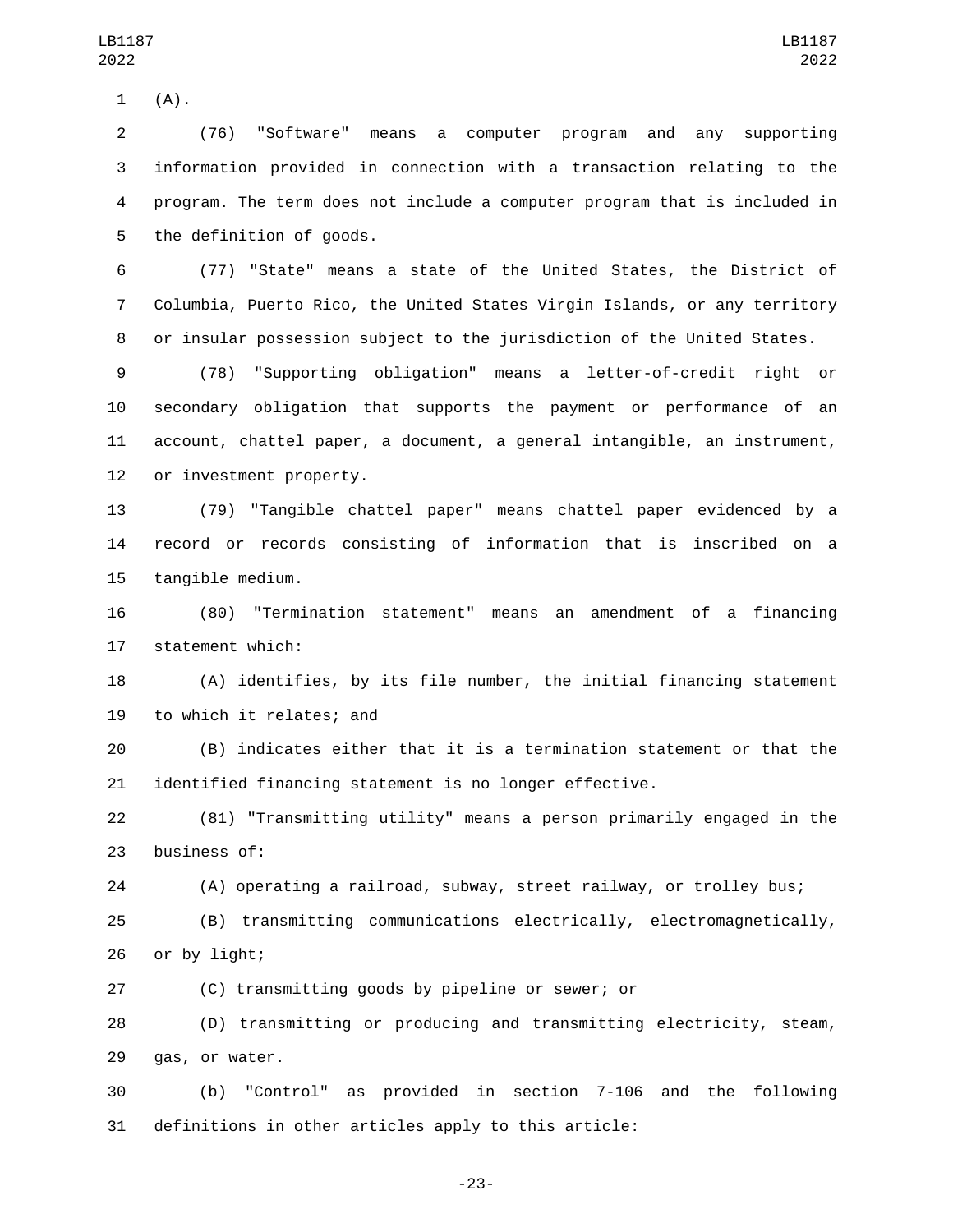| 1              | "Applicant".                      | Section 5-102.  |  |
|----------------|-----------------------------------|-----------------|--|
| $\overline{c}$ | "Beneficiary".                    | Section 5-102.  |  |
| 3              | "Broker".                         | Section 8-102.  |  |
| 4              | "Certificated security".          | Section 8-102.  |  |
| 5              | "Check".                          | Section 3-104.  |  |
| 6              | "Clearing corporation".           | Section 8-102.  |  |
| $\overline{7}$ | "Contract for sale".              | Section 2-106.  |  |
| 8              | "Controllable electronic record". | Section 12-102. |  |
| 9              | "Customer".                       | Section 4-104.  |  |
| 10             | "Entitlement holder".             | Section 8-102.  |  |
| 11             | "Financial asset".                | Section 8-102.  |  |
| 12             | "Holder in due course".           | Section 3-302.  |  |
| 13             | "Issuer" (with respect to         |                 |  |
| 14             | a letter of credit or             |                 |  |
| 15             | letter-of-credit right).          | Section 5-102.  |  |
| 16             | "Issuer" (with respect to         |                 |  |
| 17             | a security).                      | Section 8-201.  |  |
| 18             | "Issuer" (with respect to         |                 |  |
| 19             | a document of title).             | Section 7-102.  |  |
| 20             | "Lease".                          | Section 2A-103. |  |
| 21             | "Lease agreement".                | Section 2A-103. |  |
| 22             | "Lease contract".                 | Section 2A-103. |  |
| 23             | "Leasehold interest".             | Section 2A-103. |  |
| 24             | "Lessee".                         | Section 2A-103. |  |
| 25             | "Lessee in ordinary course        |                 |  |
| 26             | of business".                     | Section 2A-103. |  |
| 27             | "Lessor".                         | Section 2A-103. |  |
| 28             | "Lessor's residual interest".     | Section 2A-103. |  |
| 29             | "Letter of credit".               | Section 5-102.  |  |
| 30             | "Merchant".                       | Section 2-104.  |  |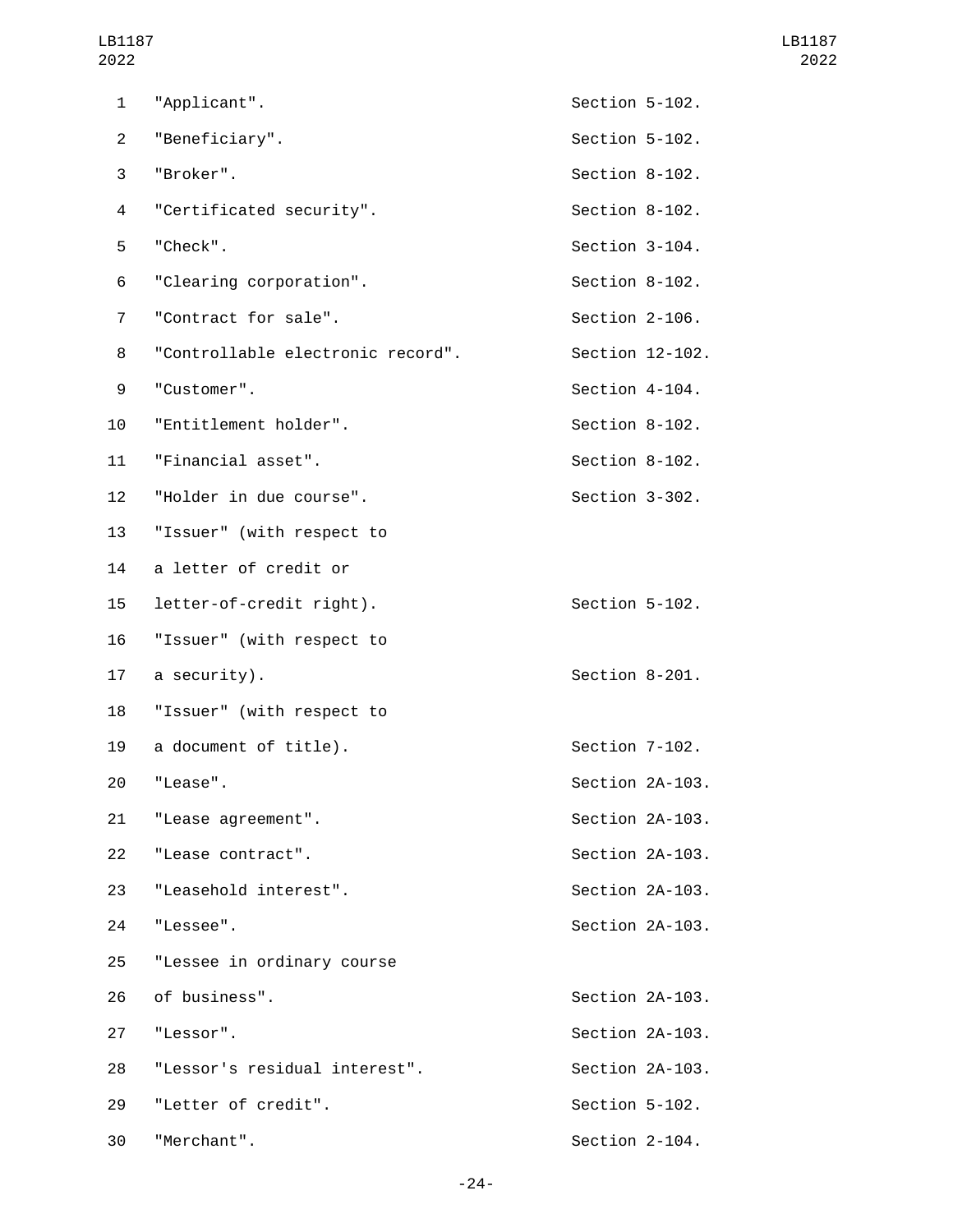| $\mathbf{1}$   | "Negotiable instrument".                       | Section 3-104. |
|----------------|------------------------------------------------|----------------|
| $\overline{2}$ | "Nominated person".                            | Section 5-102. |
| 3              | "Note".                                        | Section 3-104. |
| 4              | "Proceeds of a letter of credit".              | Section 5-114. |
| 5              | "Prove".                                       | Section 3-103. |
| 6              | "Sale".                                        | Section 2-106. |
| $\overline{7}$ | "Securities account".                          | Section 8-501. |
| 8              | "Securities intermediary".                     | Section 8-102. |
| 9              | "Security".                                    | Section 8-102. |
| 10             | "Security certificate".                        | Section 8-102. |
| 11             | "Security entitlement".                        | Section 8-102. |
| 12             | "Uncertificated security".                     | Section 8-102. |
| 10             | (a) Artiala 1 containe general definitione and |                |

13 (c) Article 1 contains general definitions and principles of 14 construction and interpretation applicable throughout this article.

15 Sec. 3. Section 9-107A, Uniform Commercial Code, Reissue Revised 16 Statutes of Nebraska, is amended to read:

17 9-107A Control of account, payment intangible, or controllable 18 electronic record.

19 (a) A secured party has "control" of an account or payment 20 intangible if:

21 (1) the account or payment intangible is included in the benefit 22 that can be derived from a controllable electronic record; and

23 (2) the secured party has control of the controllable electronic 24 record.

25 (b) A secured party has "control" of a controllable electronic 26 record as provided in section 12-105.

27 Sec. 4. Section 9-301, Uniform Commercial Code, Revised Statutes 28 Supplement, 2021, is amended to read:

29 9-301 Law governing perfection and priority of security interests.

30 Except as otherwise provided in sections 9-303 to 9-306, the 31 following rules determine the law governing perfection, the effect of

-25-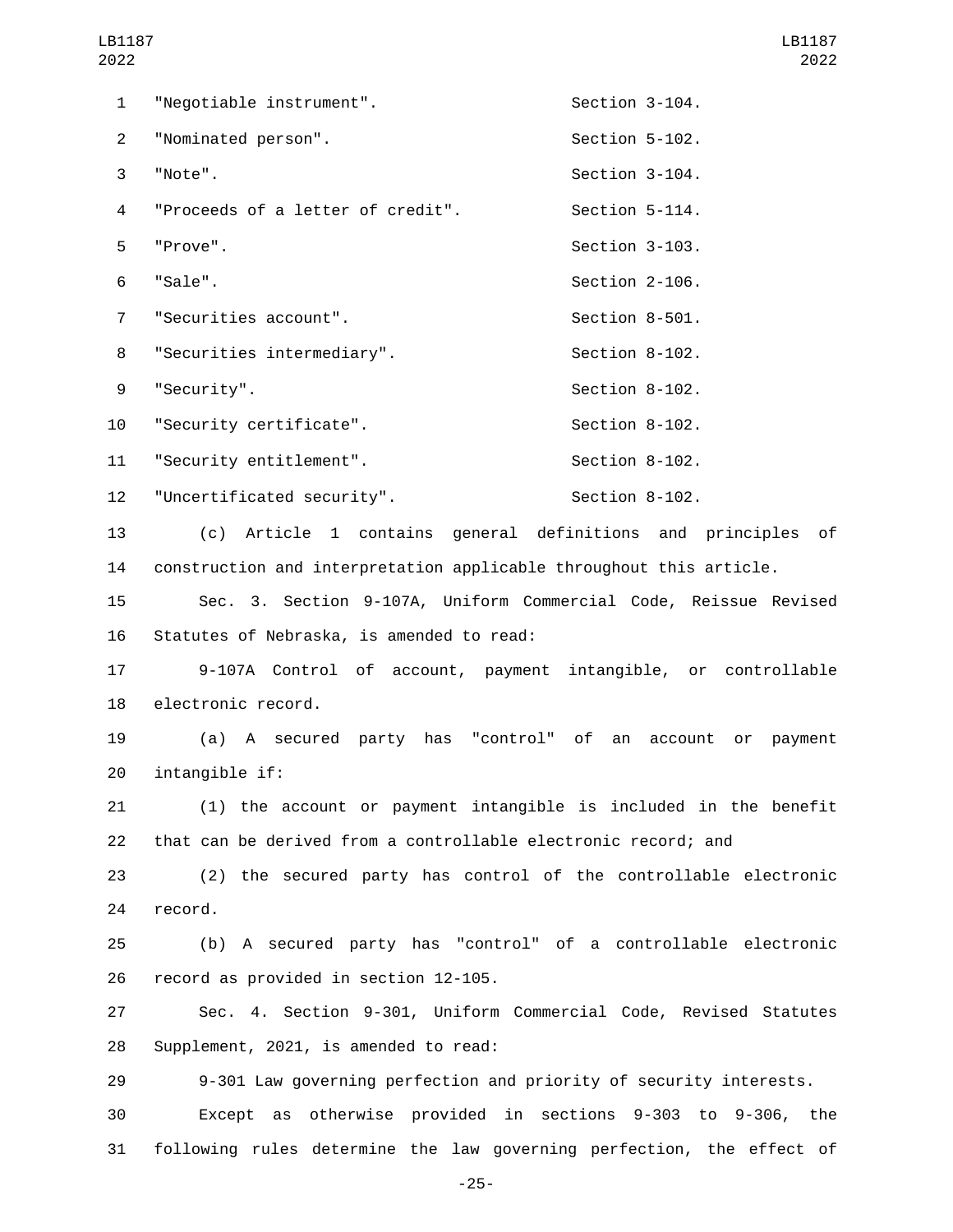perfection or nonperfection, and the priority of a security interest in 2 collateral:

 (1) Except as otherwise provided in this section, while a debtor is located in a jurisdiction, the local law of that jurisdiction governs perfection, the effect of perfection or nonperfection, and the priority 6 of a security interest in collateral.

 (2) While collateral is located in a jurisdiction, the local law of that jurisdiction governs perfection, the effect of perfection or nonperfection, and the priority of a possessory security interest in that 10 collateral.

 (3) Except as otherwise provided in subdivision (4), while tangible negotiable documents, goods, instruments, money, or tangible chattel paper is located in a jurisdiction, the local law of that jurisdiction 14 governs:

 (A) perfection of a security interest in the goods by filing a 16 fixture filing;

(B) perfection of a security interest in timber to be cut; and

 (C) the effect of perfection or nonperfection and the priority of a nonpossessory security interest in the collateral.

 (4) The local law of the jurisdiction in which the wellhead or minehead is located governs perfection, the effect of perfection or nonperfection, and the priority of a security interest in as-extracted 23 collateral.

 (5) While a debtor is located in a jurisdiction that is not a state, 25 the local law of the State of Nebraska governs:

 (A) perfection by control of a security interest in an account, controllable electronic record, or payment intangible; and

 (B) the effect of perfection or nonperfection and the priority of a security interest in an account, controllable electronic record, or 30 payment intangible perfected by control.

Sec. 5. Section 9-310, Uniform Commercial Code, Revised Statutes

-26-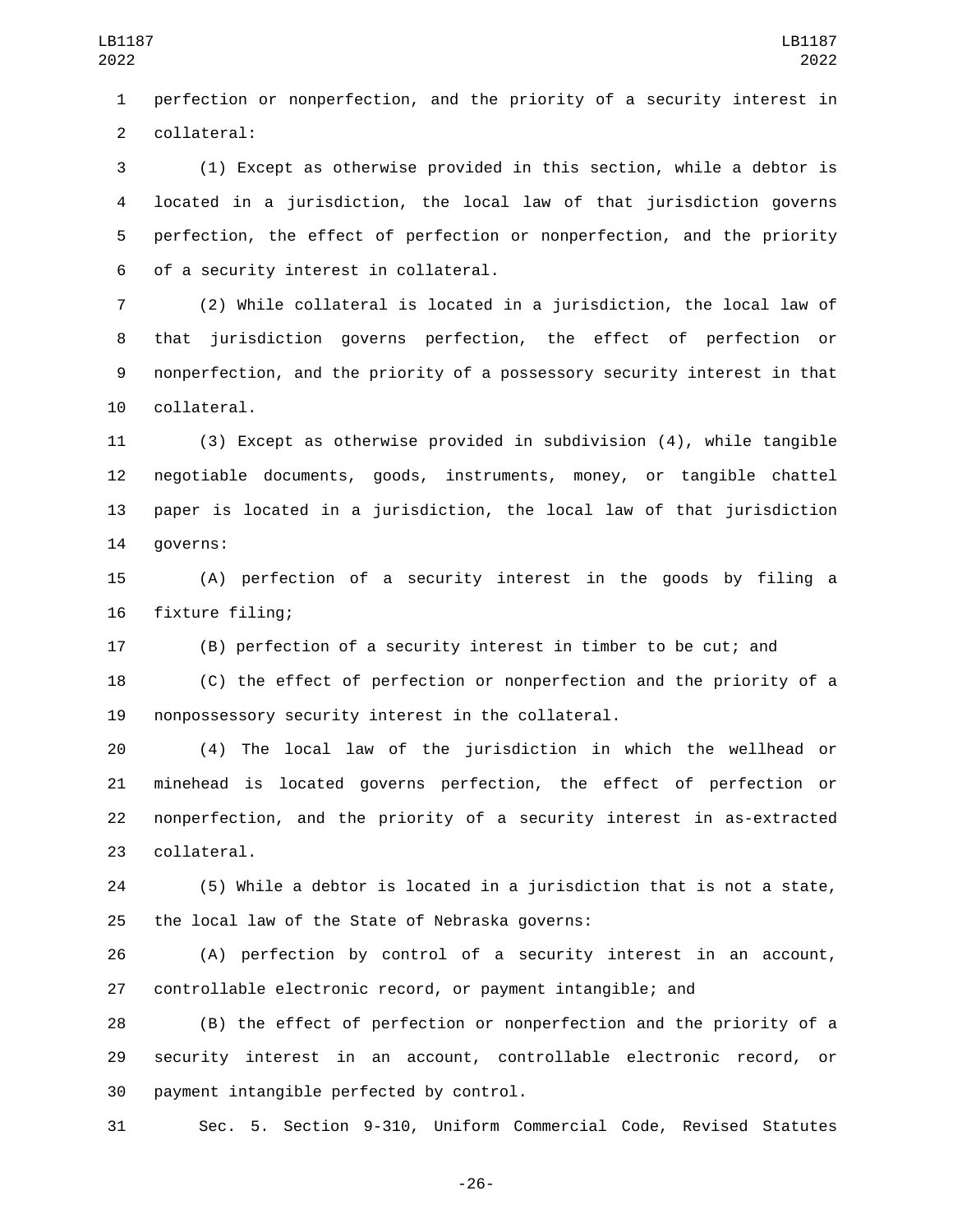1 Supplement, 2021, is amended to read:

 9-310 When filing required to perfect security interest or agricultural lien; security interests and agricultural liens to which 4 filing provisions do not apply.

 (a) Except as otherwise provided in subsection (b) and section 9-312(b), a financing statement must be filed to perfect all security 7 interests and agricultural liens.

 (b) The filing of a financing statement is not necessary to perfect 9 a security interest:

10  $(1)$  that is perfected under section 9-308(d), (e), (f), or (g);

(2) that is perfected under section 9-309 when it attaches;

 (3) in property subject to a statute, regulation, or treaty 13 described in section  $9-311(a)$ ;

 (4) in goods in possession of a bailee which is perfected under 15 section  $9-312(d)(1)$  or  $(2)$ ;

 (5) in certificated securities, documents, goods, or instruments which is perfected without filing, control, or possession under section 18  $9-312(e)$ ,  $(f)$ , or  $(g)$ ;

 (6) in collateral in the secured party's possession under section 9-313;20

 (7) in a certificated security which is perfected by delivery of the security certificate to the secured party under section 9-313;

 (8) in deposit accounts, electronic chattel paper, electronic documents, investment property, accounts, payment intangibles, controllable electronic records, or letter-of-credit rights which is 26 perfected by control under section 9-314;

(9) in proceeds which is perfected under section 9-315; or

28 (10) that is perfected under section 9-316.

 (c) If a secured party assigns a perfected security interest or agricultural lien, a filing under this article is not required to continue the perfected status of the security interest against creditors

-27-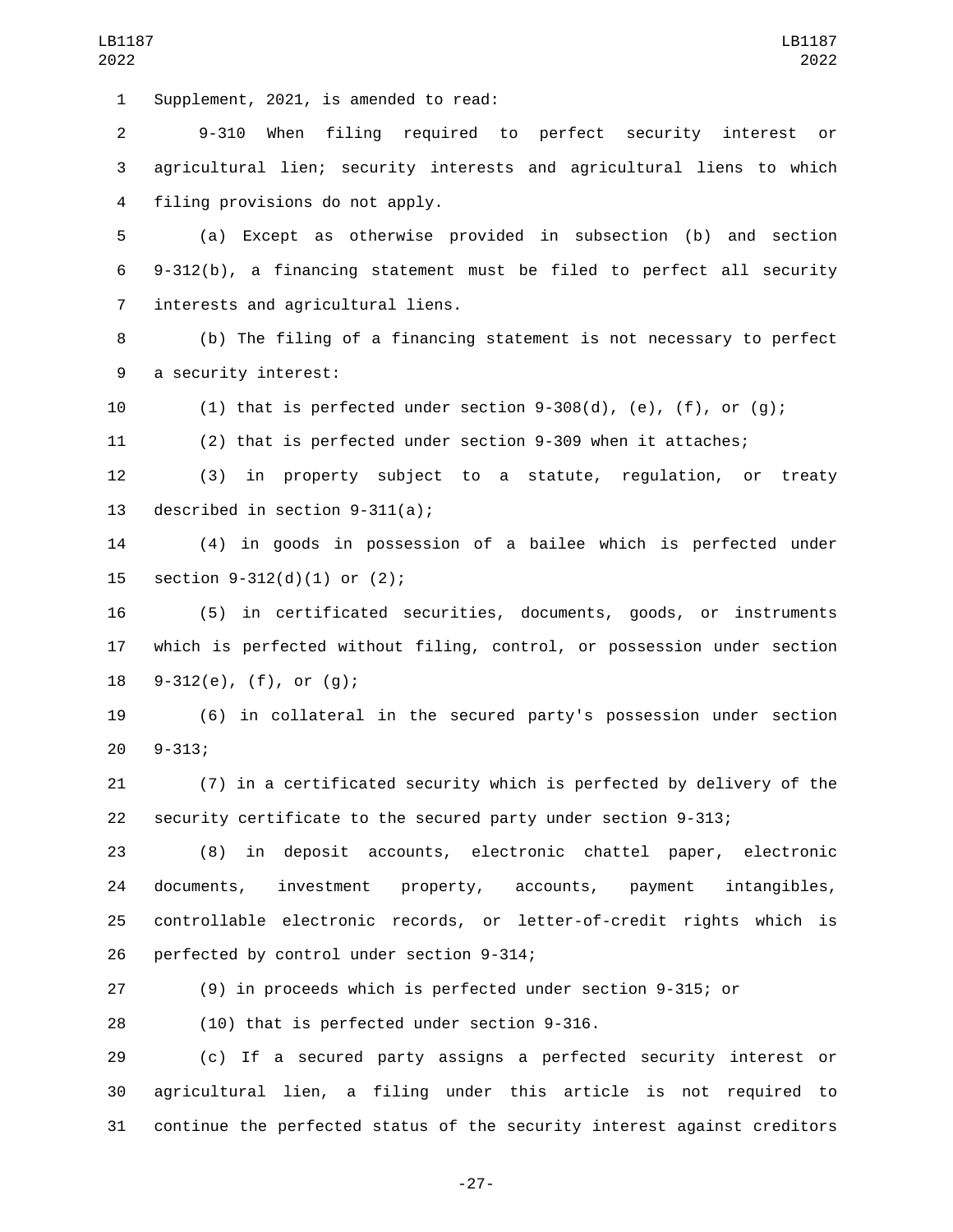1 of and transferees from the original debtor.

 Sec. 6. Section 9-312, Uniform Commercial Code, Revised Statutes Supplement, 2021, is amended to read:

 9-312 Perfection of security interests in chattel paper, deposit accounts, documents, goods covered by documents, instruments, investment property, controllable electronic records, certain accounts and payment intangibles, letter-of-credit rights, and money; perfection by permissive filing; temporary perfection without filing or transfer of possession.

 (a) A security interest in chattel paper, negotiable documents, instruments, investment property, controllable electronic records, and accounts or payment intangibles that are included in the benefit that can be derived from a controllable electronic record may be perfected by 13 filing.

 (b) Except as otherwise provided in section 9-315(c) and (d) for 15 proceeds:

 (1) a security interest in a deposit account may be perfected only 17 by control under section 9-314;

 (2) and except as otherwise provided in section 9-308(d), a security interest in a letter-of-credit right may be perfected only by control 20 under section 9-314; and

 (3) a security interest in money may be perfected only by the secured party's taking possession under section 9-313.

 (c) While goods are in the possession of a bailee that has issued a 24 negotiable document covering the goods:

 (1) a security interest in the goods may be perfected by perfecting 26 a security interest in the document; and

 (2) a security interest perfected in the document has priority over any security interest that becomes perfected in the goods by another 29 method during that time.

 (d) While goods are in the possession of a bailee that has issued a nonnegotiable document covering the goods, a security interest in the

-28-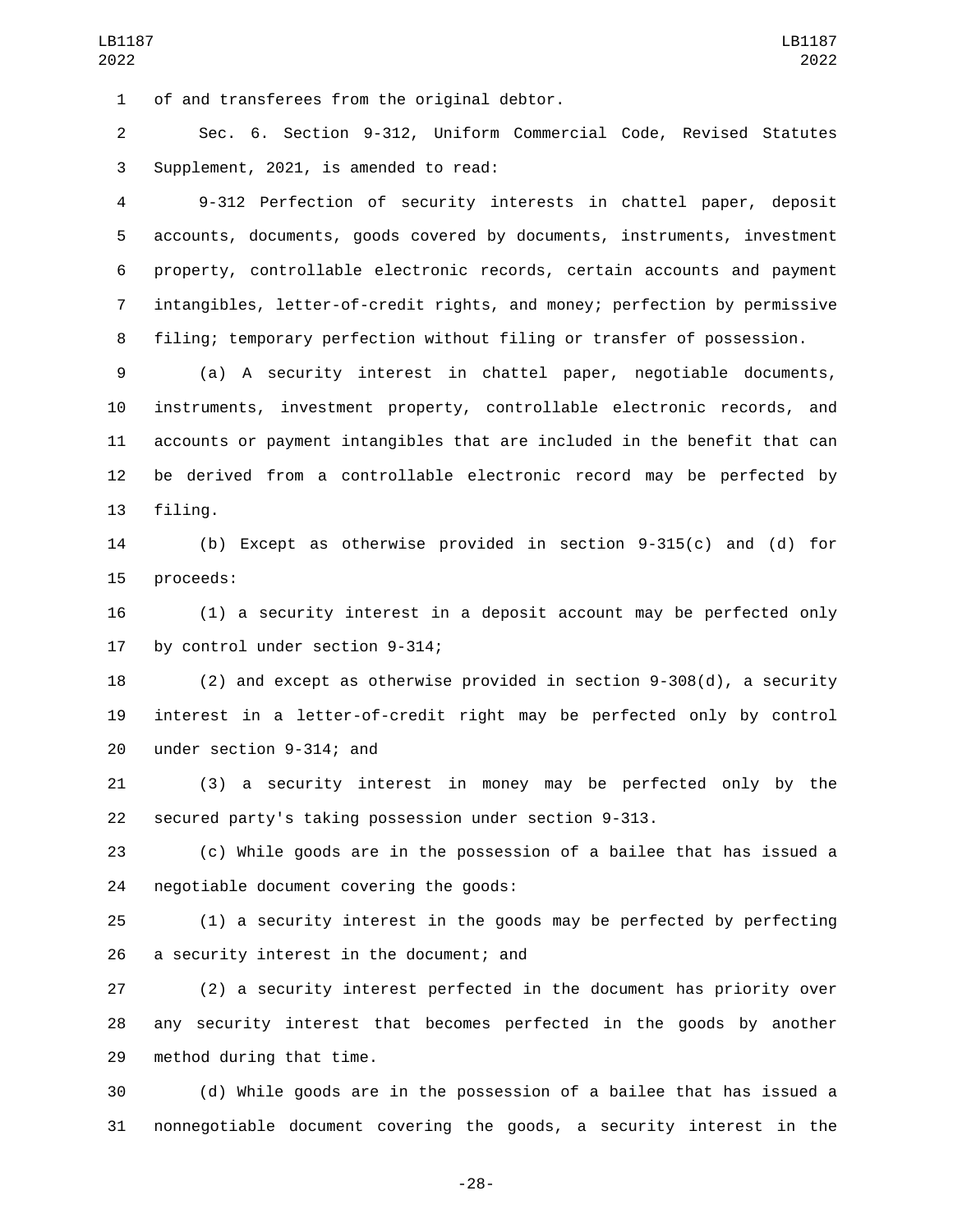qoods may be perfected by:

(1) issuance of a document in the name of the secured party;

 (2) the bailee's receipt of notification of the secured party's 4 interest; or

5 (3) filing as to the goods.

 (e) A security interest in certificated securities, negotiable documents, or instruments is perfected without filing or the taking of possession or control for a period of twenty days from the time it attaches to the extent that it arises for new value given under an 10 authenticated security agreement.

 (f) A perfected security interest in a negotiable document or goods in possession of a bailee, other than one that has issued a negotiable document for the goods, remains perfected for twenty days without filing if the secured party makes available to the debtor the goods or documents 15 representing the goods for the purpose of:

16 (1) ultimate sale or exchange; or

 (2) loading, unloading, storing, shipping, transshipping, manufacturing, processing, or otherwise dealing with them in a manner 19 preliminary to their sale or exchange.

 (g) A perfected security interest in a certificated security or instrument remains perfected for twenty days without filing if the secured party delivers the security certificate or instrument to the 23 debtor for the purpose of:

24 (1) ultimate sale or exchange; or

 (2) presentation, collection, enforcement, renewal, or registration 26 of transfer.

 (h) After the twenty-day period specified in subsection (e), (f), or (g) expires, perfection depends upon compliance with this article.

 Sec. 7. Section 9-314, Uniform Commercial Code, Revised Statutes 30 Supplement, 2021, is amended to read:

31 9-314 Perfection by control.

-29-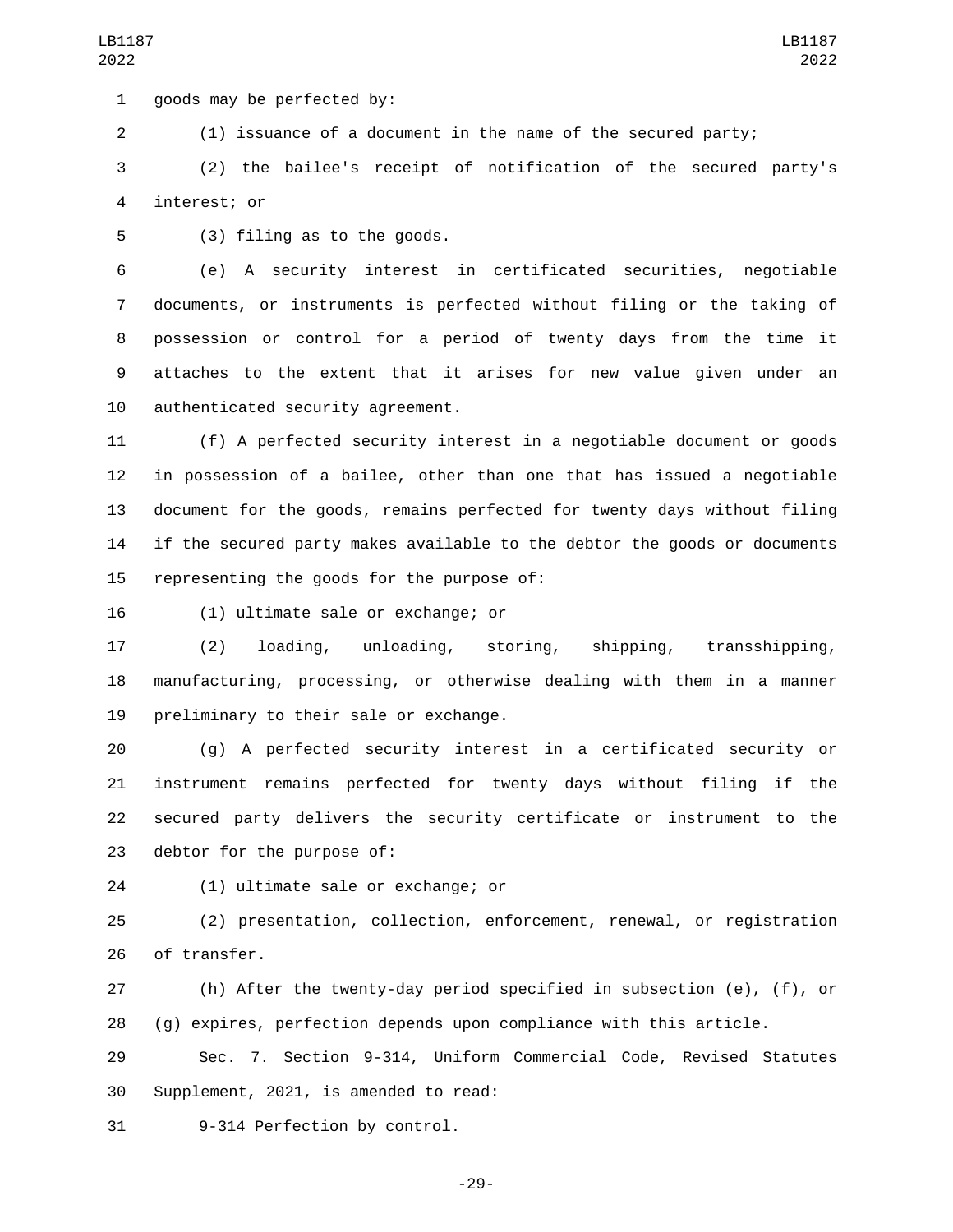(a) A security interest in investment property, deposit accounts, accounts, payment intangibles, controllable electronic records, letter- of-credit rights, electronic chattel paper, or electronic documents may be perfected by control of the collateral under section 7-106, 9-104, 5 9-105, 9-106, 9-107, or 9-107A.

 (b) A security interest in deposit accounts, electronic chattel paper, accounts, payment intangibles, controllable electronic records, letter-of-credit rights, or electronic documents is perfected by control under section 7-106, 9-104, 9-105, 9-107, or 9-107A when the secured party obtains control and remains perfected by control only while the 11 secured party retains control.

 (c) A security interest in investment property is perfected by control under section 9-106 from the time the secured party obtains 14 control and remains perfected by control until:

(1) the secured party does not have control; and

16 (2) one of the following occurs:

 (A) if the collateral is a certificated security, the debtor has or 18 acquires possession of the security certificate;

 (B) if the collateral is an uncertificated security, the issuer has registered or registers the debtor as the registered owner; or

 (C) if the collateral is a security entitlement, the debtor is or 22 becomes the entitlement holder.

 Sec. 8. Section 9-331, Uniform Commercial Code, Revised Statutes 24 Supplement, 2021, is amended to read:

 9-331 Priority of rights of purchasers of instruments, documents, securities, and controllable electronic records under other articles; priority of interests in financial assets and security entitlements under article 8 and controllable electronic records under article 12.

 (a) This article does not limit the rights of a holder in due course of a negotiable instrument, a holder to which a negotiable document of title has been duly negotiated, a protected purchaser of a security, or a

-30-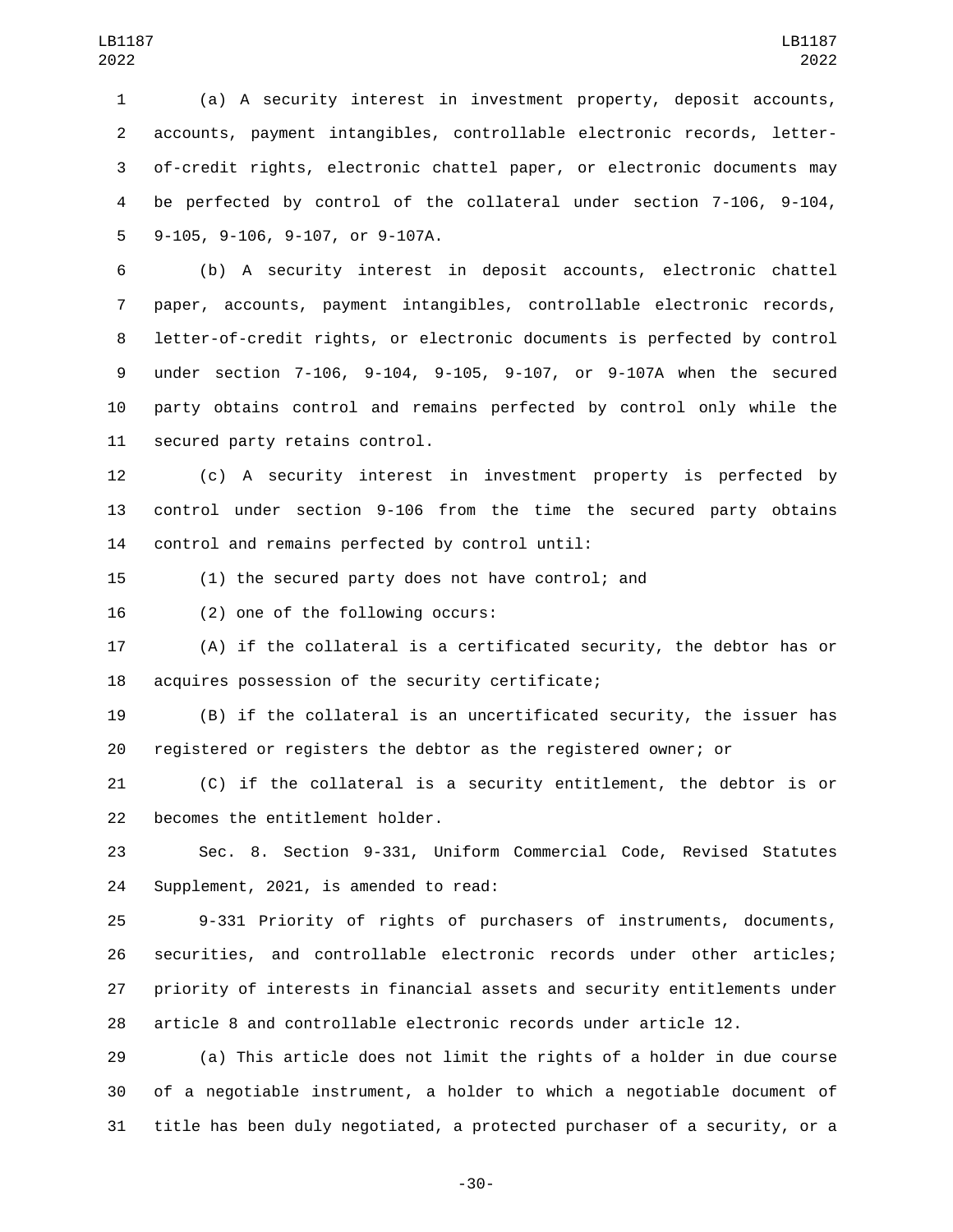qualified purchaser of a controllable electronic record. These holders or purchasers take priority over an earlier security interest, even if perfected, to the extent provided in articles 3, 7, 8, and 12.

 (b) This article does not limit the rights of or impose liability on a person to the extent that the person is protected against the assertion 6 of a claim under article 8 or 12.

 (c) Filing under this article does not constitute notice of a claim or defense to the holders, or purchasers, or persons described in 9 subsections (a) and (b).

 Sec. 9. Section 9-406, Uniform Commercial Code, Revised Statutes 11 Supplement, 2021, is amended to read:

 9-406 Discharge of account debtor; notification of assignment; identification and proof of assignment; restrictions on assignment of accounts, chattel paper, payment intangibles, and promissory notes 15 ineffective.

 (a) Subject to subsections (b) through (i) and (k), an account debtor on an account, chattel paper, or a payment intangible may discharge its obligation by paying the assignor until, but not after, the account debtor receives a notification, authenticated by the assignor or the assignee, that the amount due or to become due has been assigned and that payment is to be made to the assignee. After receipt of the notification, the account debtor may discharge its obligation by paying the assignee and may not discharge the obligation by paying the assignor.

 (b) Subject to subsections (h) and (k), notification is ineffective 25 under subsection (a):

(1) if it does not reasonably identify the rights assigned;

 (2) to the extent that an agreement between an account debtor and a seller of a payment intangible limits the account debtor's duty to pay a person other than the seller and the limitation is effective under law 30 other than this article; or

(3) at the option of an account debtor, if the notification notifies

-31-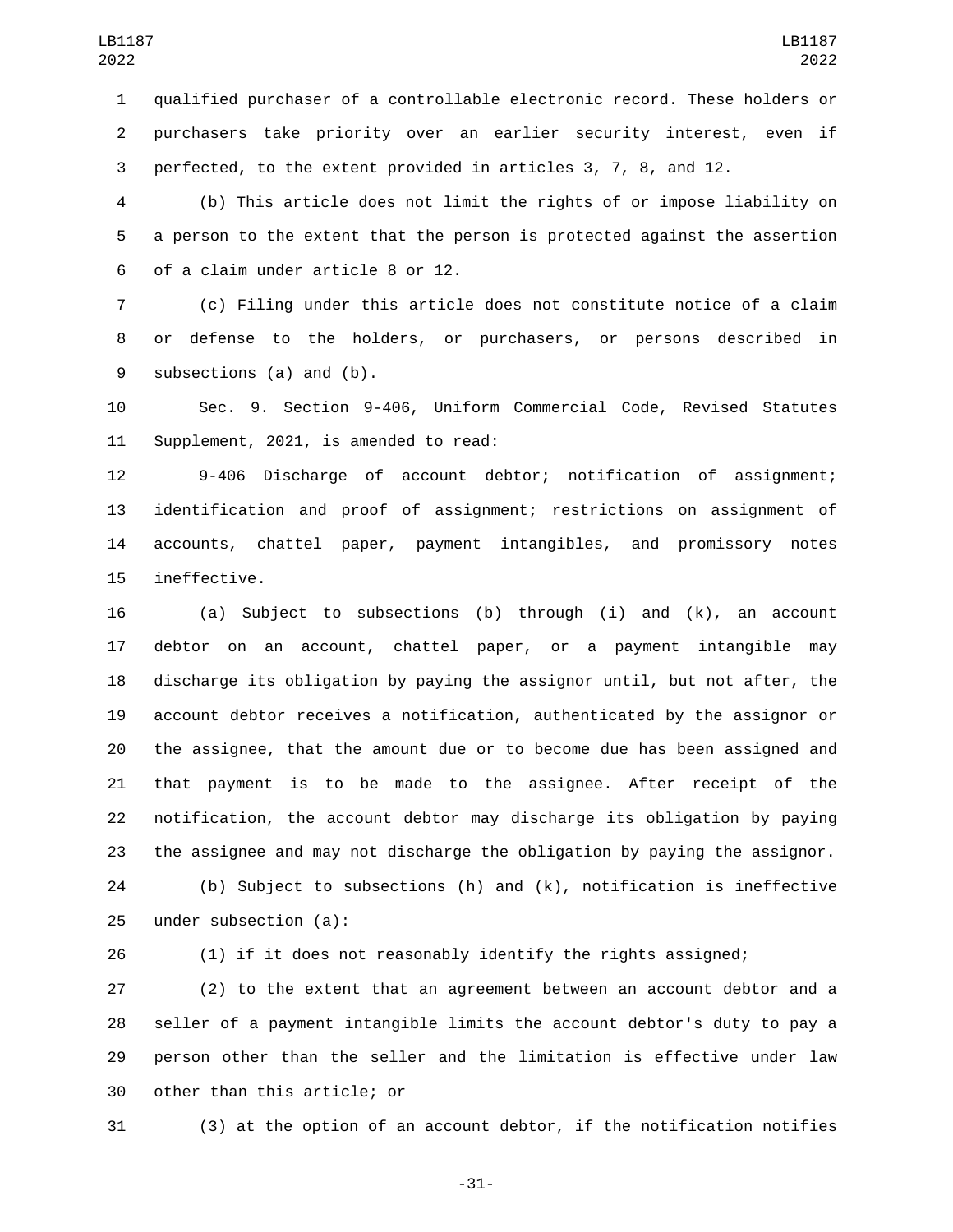the account debtor to make less than the full amount of any installment or other periodic payment to the assignee, even if:

 (A) only a portion of the account, chattel paper, or payment intangible has been assigned to that assignee;4

(B) a portion has been assigned to another assignee; or

 (C) the account debtor knows that the assignment to that assignee is 7 limited.

 (c) Subject to subsections (h) and (k), if requested by the account debtor, an assignee shall seasonably furnish reasonable proof that the assignment has been made. Unless the assignee complies, the account debtor may discharge its obligation by paying the assignor, even if the account debtor has received a notification under subsection (a).

 (d) Except as otherwise provided in subsection (e) and sections 2A-303 and 9-407, and subject to subsection (h), a term in an agreement between an account debtor and an assignor or in a promissory note is 16 ineffective to the extent that it:

 (1) prohibits, restricts, or requires the consent of the account debtor or person obligated on the promissory note to the assignment or transfer of, or the creation, attachment, perfection, or enforcement of a security interest in, the account, chattel paper, payment intangible, or 21 promissory note; or

 (2) provides that the assignment or transfer or the creation, attachment, perfection, or enforcement of the security interest may give rise to a default, breach, right of recoupment, claim, defense, termination, right of termination, or remedy under the account, chattel 26 paper, payment intangible, or promissory note.

 (e) Subsection (d) does not apply to the sale of a payment intangible or promissory note, other than a sale pursuant to a disposition under section 9-610 or an acceptance of collateral under 30 section 9-620.

(f) Except as otherwise provided in sections 2A-303 and 9-407, and

-32-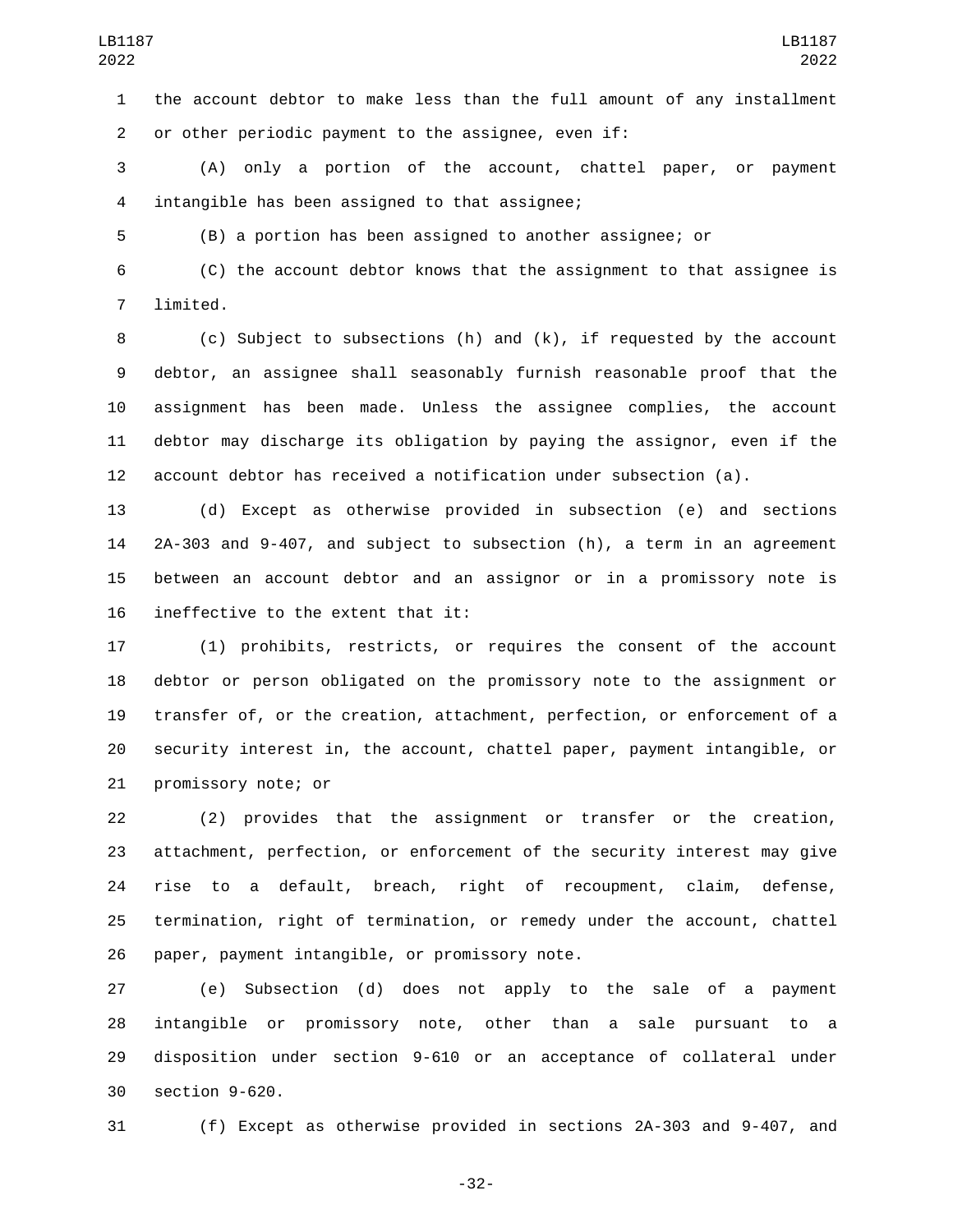subject to subsections (h) and (i), a rule of law, statute, or regulation that prohibits, restricts, or requires the consent of a government, governmental body or official, or account debtor to the assignment or transfer of, or creation of a security interest in, an account or chattel paper is ineffective to the extent that the rule of law, statute, or regulation:6

 (1) prohibits, restricts, or requires the consent of the government, governmental body or official, or account debtor to the assignment or transfer of, or the creation, attachment, perfection, or enforcement of a security interest in the account or chattel paper; or

 (2) provides that the assignment or transfer or the creation, attachment, perfection, or enforcement of the security interest may give rise to a default, breach, right of recoupment, claim, defense, termination, right of termination, or remedy under the account or chattel 15 paper.

 (g) Subject to subsections (h) and (k), an account debtor may not waive or vary its option under subdivision (b)(3).

 (h) This section is subject to law other than this article which establishes a different rule for an account debtor who is an individual and who incurred the obligation primarily for personal, family, or 21 household purposes.

 (i) This section does not apply to an assignment of a health-care-23 insurance receivable.

 (j) This section prevails over any inconsistent provisions of the 25 law of this state.

 (k) Subsections (a) through (c) and (g) do not apply to an account or payment intangible that is included in the benefit that can be derived 28 from a controllable electronic record.

 Sec. 10. Section 12-101, Uniform Commercial Code, Revised Statutes 30 Supplement, 2021, is amended to read:

12-101 Short title.31

-33-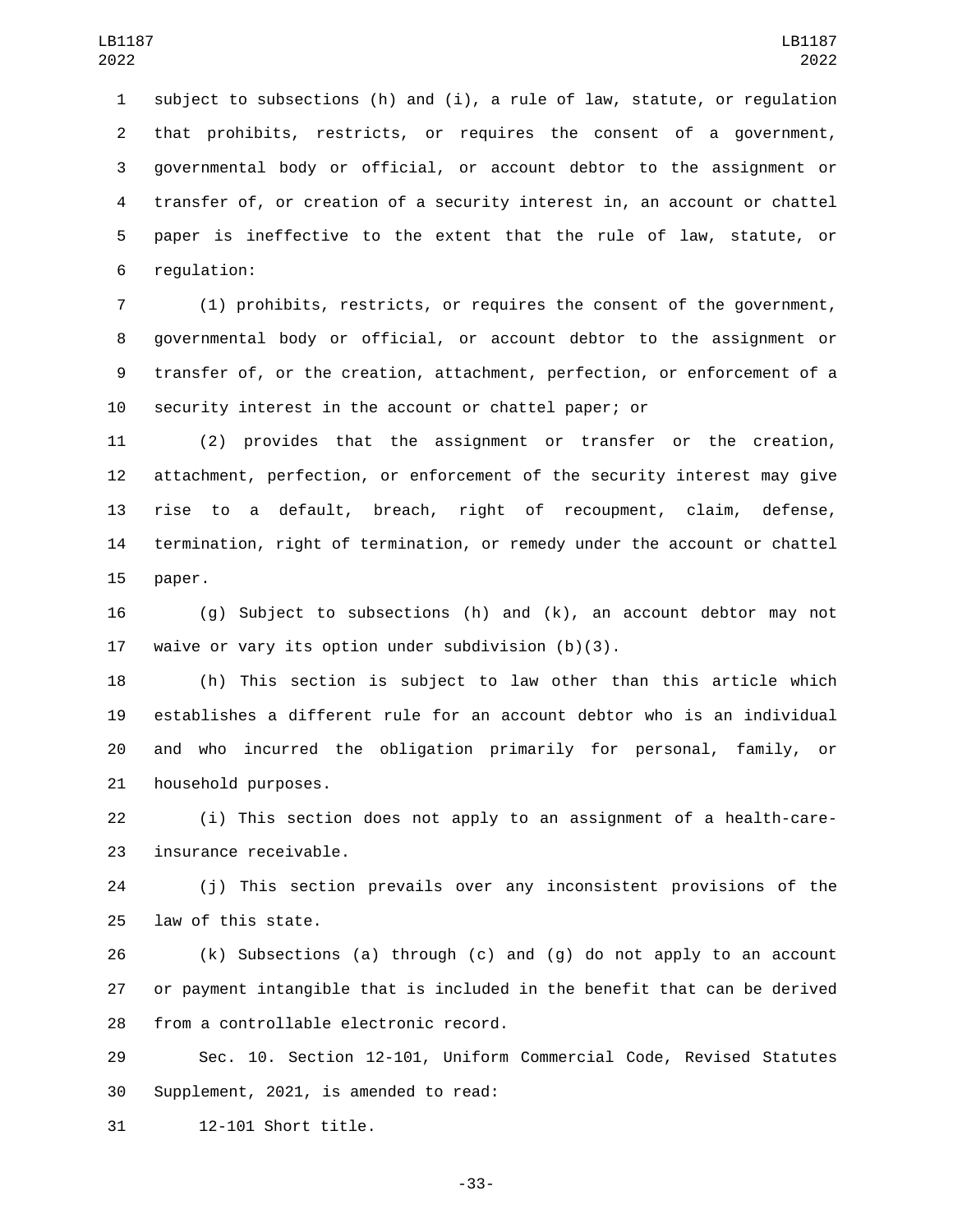This article may be cited as Uniform Commercial Code—Controllable 2 Electronic Records.

 Sec. 11. Section 12-101A, Uniform Commercial Code, Revised Statutes 4 Supplement, 2021, is amended to read:

5 12-101A Intent.

 (a) The Joint Committee on the Uniform Commercial Code and Emerging Technologies of the Uniform Law Commission has developed draft Uniform Commercial Code provisions governing certain digital assets, specifically those that fall within the definition of "controllable electronic records". The current draft has been extensively vetted by those who understand and participate in digital transactions.

 (b) Adoption of the Uniform Law Commission's draft by the 2021 Nebraska Legislature will create a considerable and necessary advantage for Nebraska to lead in emerging industries utilizing blockchain, digital ledger technology, virtual currencies, and other digital assets and would provide a sensible framework and legal certainty for transactions of controllable electronic records. In subsequent sessions, if necessary, the Nebraska Legislature will review and adopt conforming amendments to the provisions of the Uniform Commercial Code on controllable electronic records to remain consistent with the language and intent of the final proposal of the Joint Committee on the Uniform Commercial Code and Emerging Technologies of the Uniform Law Commission.

 Sec. 12. Section 12-102, Uniform Commercial Code, Revised Statutes 24 Supplement, 2021, is amended to read:

12-102 Definitions.25

 (a) In this article, "controllable electronic record" means an electronic record that can be subjected to control (section 12-105). The term does not include electronic chattel paper, electronic documents, investment property, and transferable records under the Uniform 30 Electronic Transactions Act.

(b) The definitions of "account," "account debtor," "authenticate,"

-34-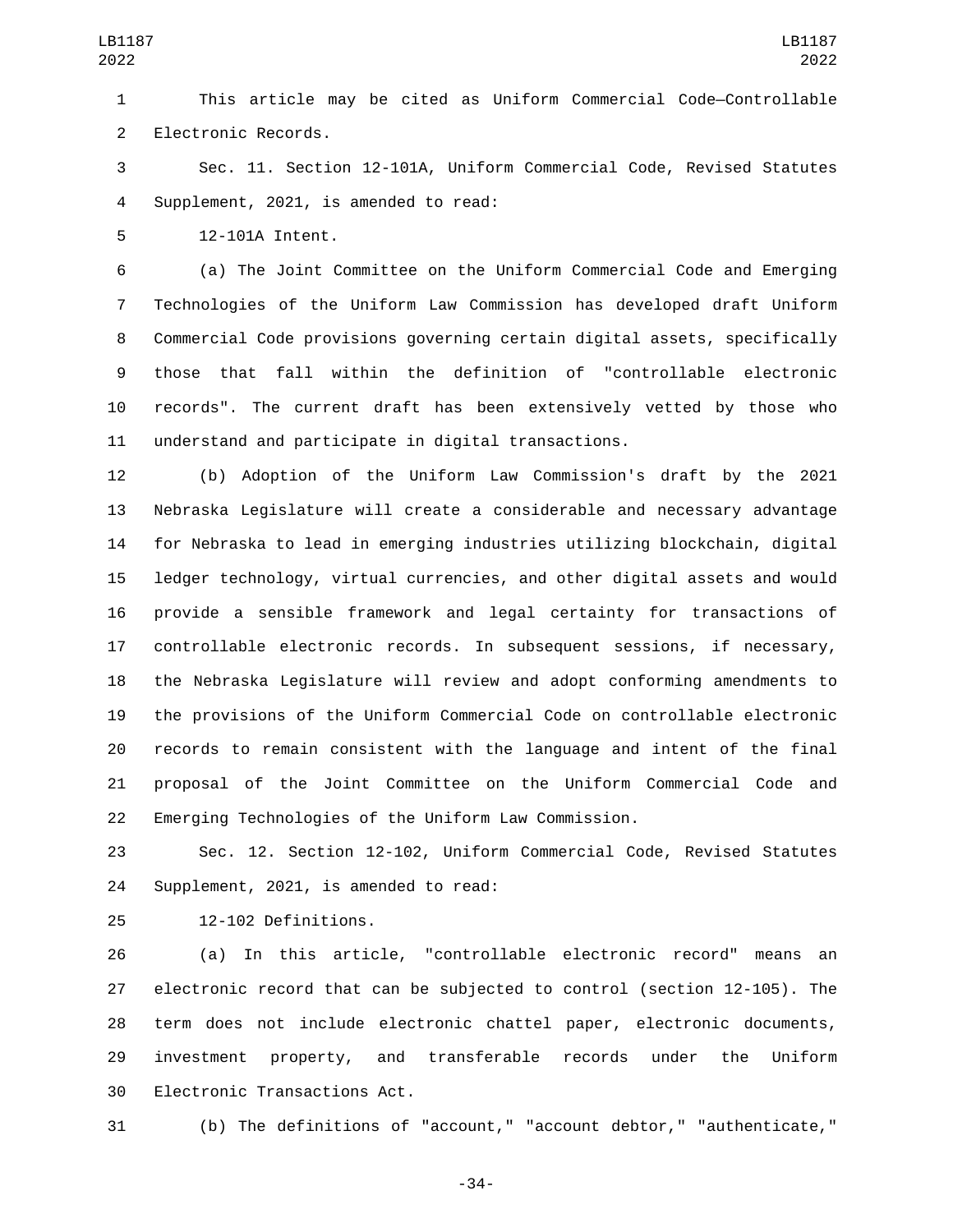"electronic chattel paper," "investment property," and "payment 2 intangible" in article 9 apply to this article.

 Sec. 13. Section 12-103, Uniform Commercial Code, Revised Statutes Supplement, 2021, is amended to read:4

5 12-103 Scope.

This article applies to controllable electronic records.

 Sec. 14. Section 12-104, Uniform Commercial Code, Revised Statutes 8 Supplement, 2021, is amended to read:

 12-104 Rights in controllable electronic records and certain 10 accounts and payment intangibles.

(a) In this section:11

 (1) "Adverse claim" means a claim that a claimant has a property interest in a controllable electronic record and that it is a violation of the rights of the claimant for another person to hold, transfer, or 15 deal with the controllable electronic record.

 (2) "Qualified purchaser" means a purchaser of a controllable electronic record or an interest therein that obtains control of a controllable electronic record for value and without notice of any adverse claim. The term includes a person that acquires rights in a controllable electronic record by a transfer of control under subsection (d).

 (b) Subject to subsections (c) through (i), law other than this article 12 determines whether a person acquires rights in a controllable electronic record and the rights that the person acquires.

 (c) A purchaser of a controllable electronic record acquires all rights in the controllable electronic record that the transferor had or 27 had power to transfer.

 (d) A person having control of, but no rights in, a controllable electronic record has power to transfer rights in the controllable electronic record by voluntarily transferring control to a person that obtains control for value and without notice of any adverse claim.

-35-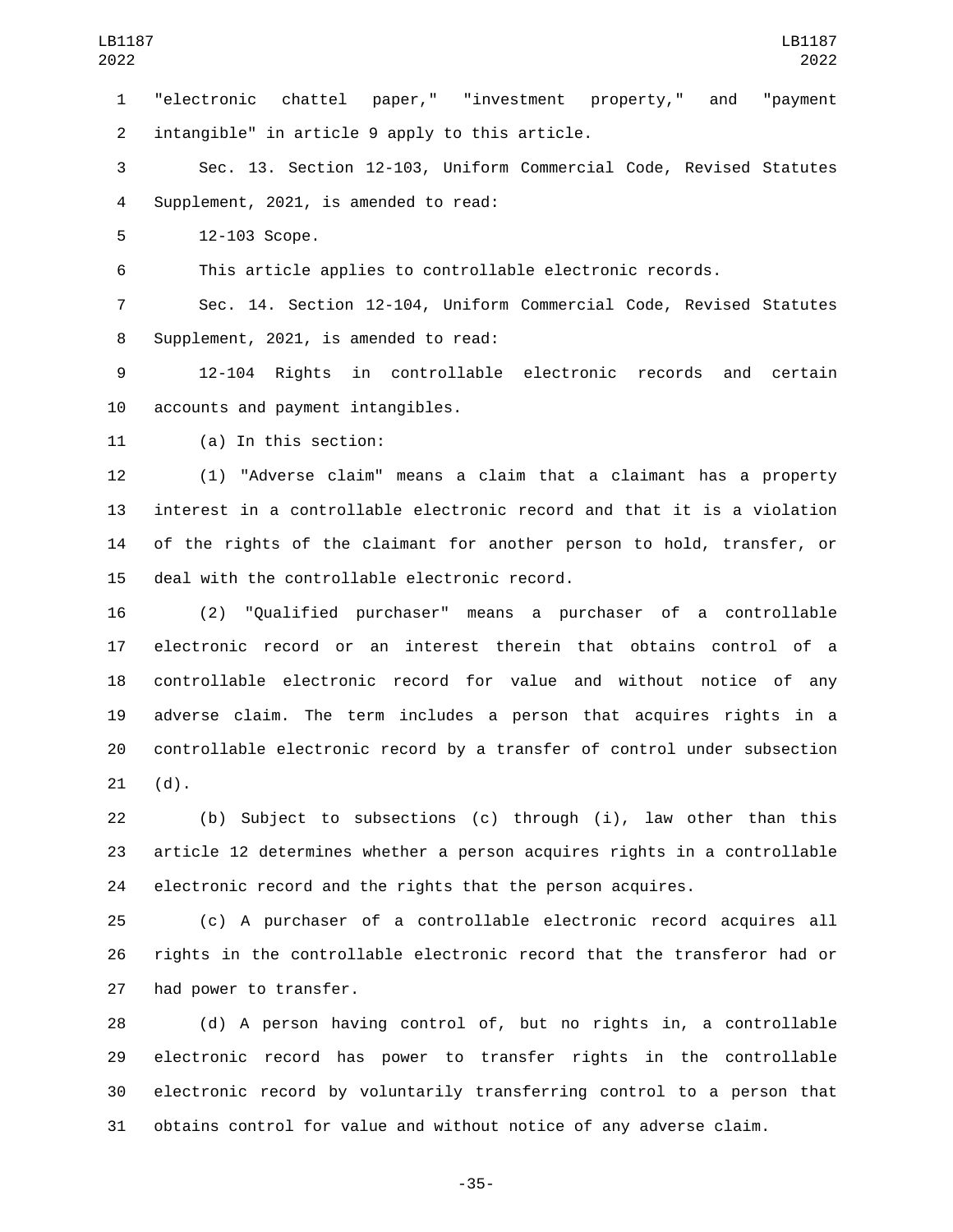(e) A purchaser of a limited interest acquires rights only to the 2 extent of the interest purchased.

 (f) In addition to acquiring the rights of a purchaser, a qualified purchaser acquires its rights in the controllable electronic record and any account or payment intangible that is included in the benefit that can be derived from the controllable electronic record free of any 7 adverse claim.

 (g) An action based on an adverse claim to a controllable electronic record or an account or payment intangible that is included in the benefit that can be derived from a controllable electronic record, whether framed in conversion, replevin, constructive trust, equitable lien, or other theory, may not be asserted against a qualified purchaser that acquires its interest in, and obtains control of, a controllable electronic record for value and without notice of the adverse claim.

(h) A person has notice of an adverse claim if:

(1) the person knows of the adverse claim; or

 (2) the person is aware of facts sufficient to indicate that there is a significant probability that the adverse claim exists and deliberately avoids information that would establish the existence of the 20 adverse claim.

 (i) Filing of a financing statement under article 9 is not notice of an adverse claim to a controllable electronic record.

 Sec. 15. Section 12-105, Uniform Commercial Code, Revised Statutes 24 Supplement, 2021, is amended to read:

12-105 Control of controllable electronic record.

(a) A person has "control" of a controllable electronic record if:

27 (1) the following conditions are met:

 (A) the controllable electronic record or the system in which it is 29 recorded, if any, gives the person:

 (i) the power to derive substantially all the benefit from the 31 controllable electronic record;

-36-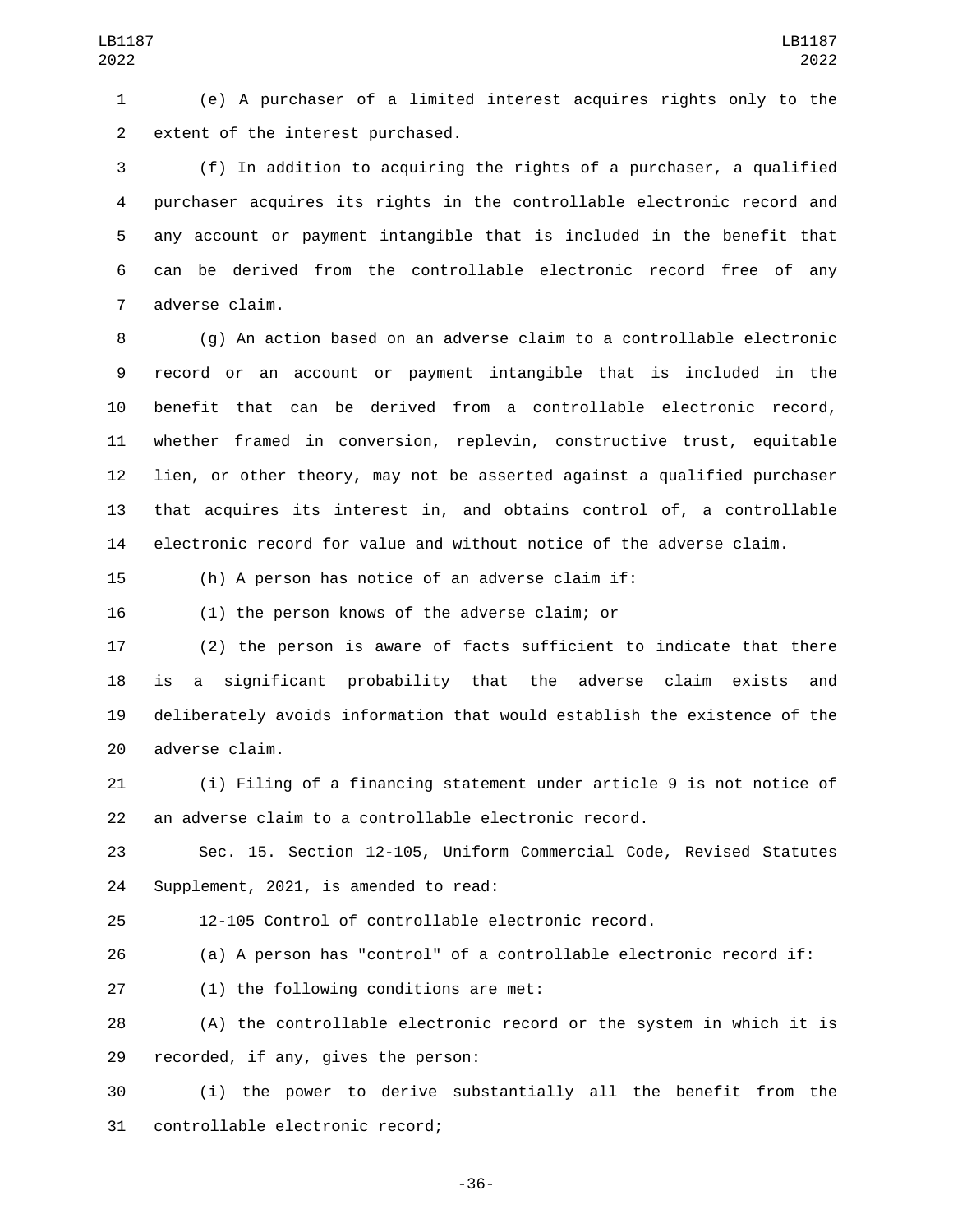(ii) subject to subsection (b), the exclusive power to prevent others from deriving substantially all the benefit from the controllable 3 electronic record; and

 (iii) subject to subsection (b), the exclusive power to transfer control of the controllable electronic record to another person or cause another person to obtain control of a controllable electronic record that derives from the controllable electronic record; and

 (B) the controllable electronic record, a record attached to or logically associated with the controllable electronic record, or the system in which the controllable electronic record is recorded, if any, enables the person to readily identify itself as having the powers 12 specified in subparagraph  $(A)$ ; or

 (2) another person obtains control of the controllable electronic record on behalf of the person, or having previously obtained control of the controllable electronic record, acknowledges that it has control on 16 behalf of the person.

17 (b) A power specified in subparagraph  $(a)(1)(A)(ii)$  or  $(a)(1)(A)$ 18 (iii) can be "exclusive," even if:

 (1) the controllable electronic record or the system in which it is recorded, if any, limits the use to which the controllable electronic record may be put or has protocols that are programmed to result in a 22 transfer of control; and

(2) the person has agreed to share the power with another person.

24 (c) For the purposes of subparagraph  $(a)(1)(B)$ , a person may be identified in any way, including by name, identifying number, 26 cryptographic key, office, or account number.

 Sec. 16. Section 12-106, Uniform Commercial Code, Revised Statutes 28 Supplement, 2021, is amended to read:

 12-106 Discharge of account debtor on account or payment intangible 30 included in controllable electronic record.

(a) Subject to subsections (b) through (f), if an account or payment

-37-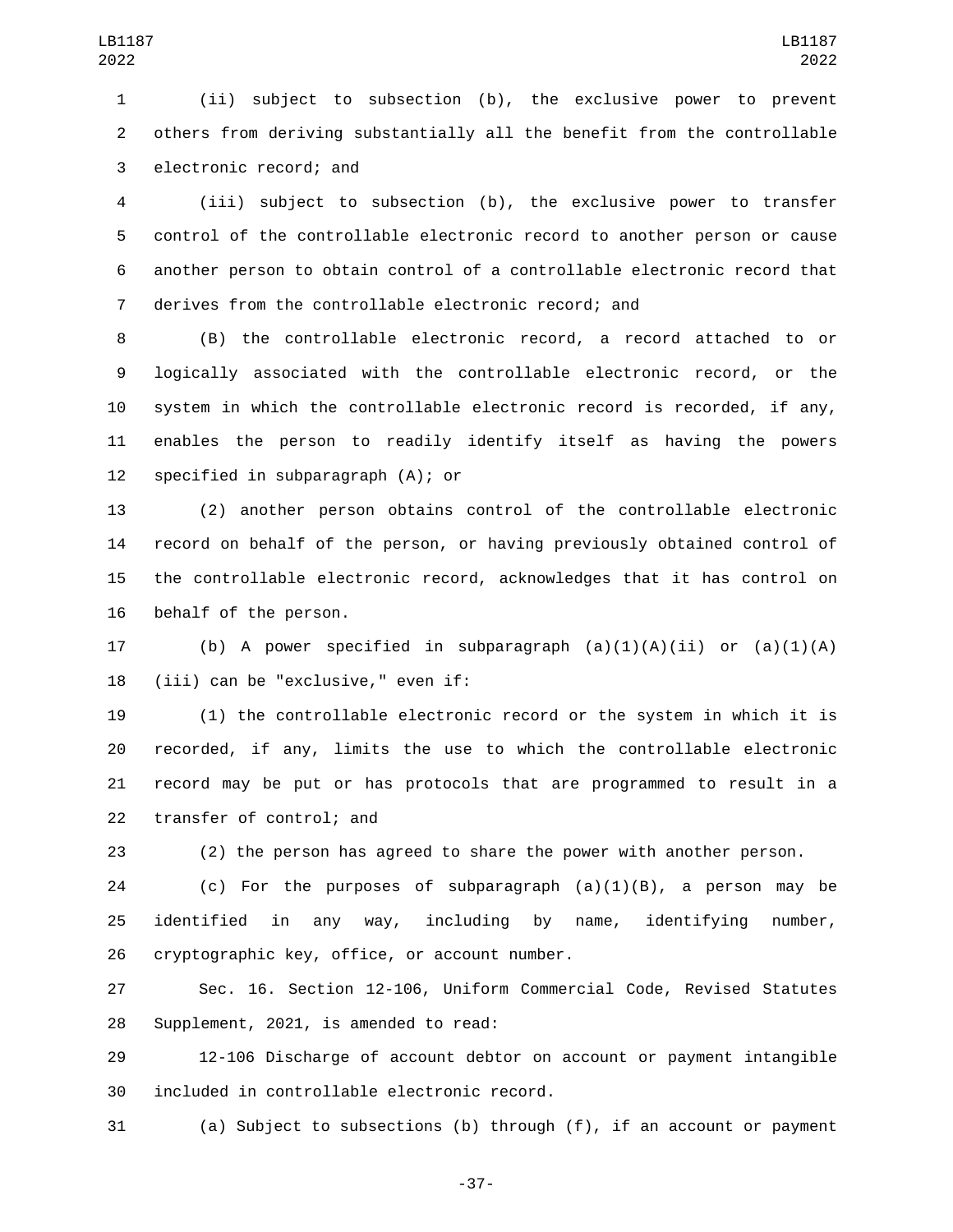intangible is included in the benefit that can be derived from a controllable electronic record, the account debtor may discharge its 3 obligation on the account or payment intangible:

 (1) by paying the person having control of the controllable 5 electronic record; or

 (2) by paying a person that formerly had control of the controllable 7 electronic record.

 (b) Subject to subsection (f), an account debtor may not discharge its obligation by paying a person that formerly had control if, before the payment, the account debtor receives a notification, authenticated by the person having control, that notifies the account debtor that the person has control of the controllable electronic record, reasonably identifies the controllable electronic record, and provides a reasonable method by which the account debtor is to make payments. After receipt of the notification, the account debtor may discharge its obligation by paying in accordance with the notification and may not discharge the obligation by paying a person that formerly had control.

 (c) Subject to subsection (f), notification is ineffective under 19 subsection (b):

 (1) to the extent that an agreement between an account debtor and a seller of a payment intangible limits the account debtor's duty to pay a person other than the seller and the limitation is effective under law 23 other than this article; or

 (2) at the option of the account debtor, if the notification notifies the account debtor to divide a payment and send portions by more 26 than one method.

 (d) Subject to subsection (f), if requested by the account debtor, the person giving the notification shall seasonably furnish reasonable proof that the person has control of the controllable electronic record. Unless the person complies, the account debtor may discharge its obligation by paying a person that formerly had control, even if the

-38-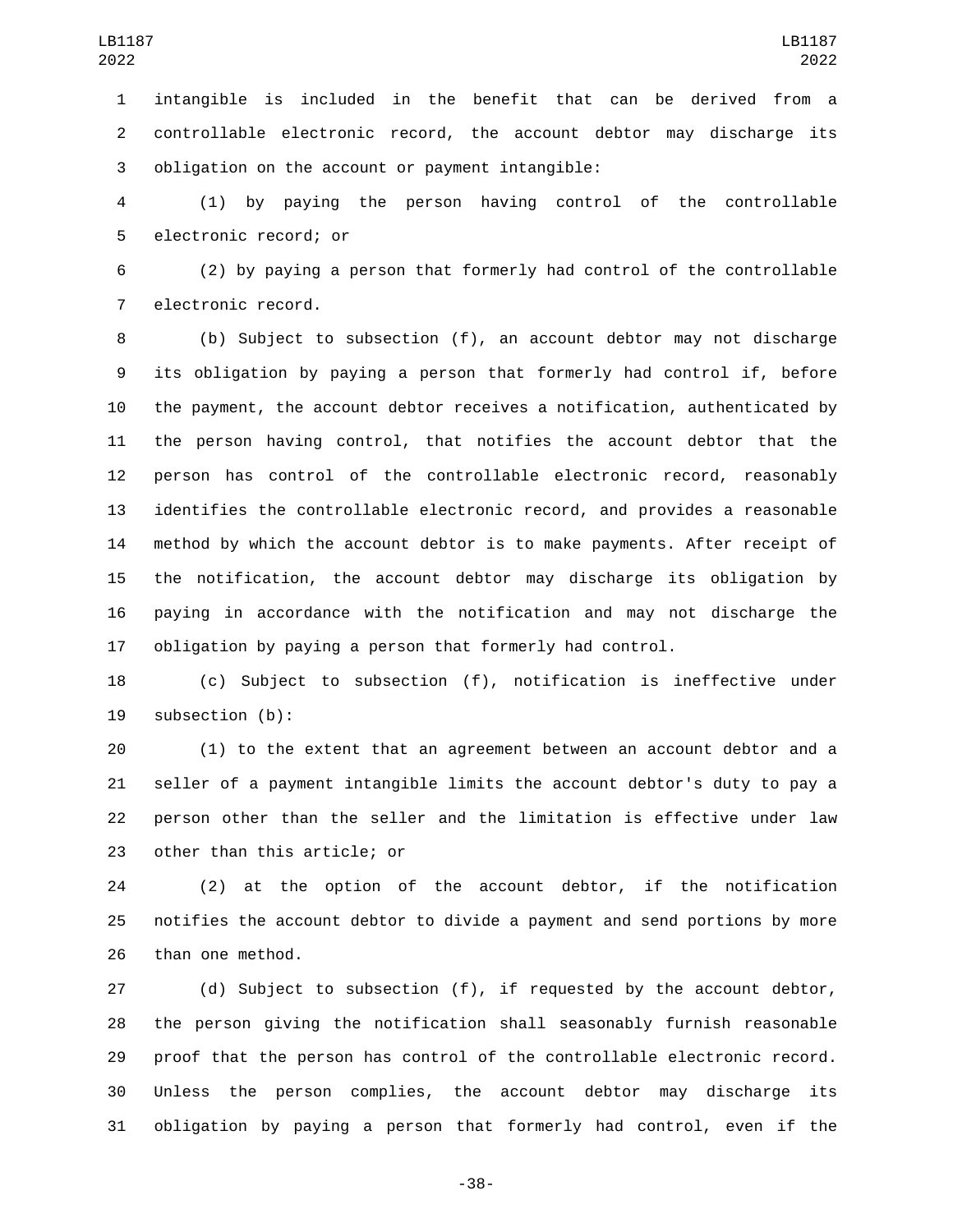account debtor has received a notification under subsection (b).

 (e) Subject to subsection (f), an account debtor may not waive or 3 vary its option under subsection  $(c)(2)$ .

 (f) This section is subject to law other than this article which establishes a different rule for an account debtor who is an individual and who incurred the obligation primarily for personal, family, or 7 household purposes.

 Sec. 17. Section 12-107, Uniform Commercial Code, Revised Statutes 9 Supplement, 2021, is amended to read:

10 12-107 Governing law.

 Unless otherwise agreed to by the parties, the laws of the State of Nebraska shall govern any actions taken pursuant to this article.

 Sec. 18. Section 12-108, Uniform Commercial Code, Revised Statutes 14 Supplement, 2021, is amended to read:

15 12-108 Applicability.

 This article applies to any transaction involving a controllable 17 electronic record that arises on or after July 1, 2023 2022. This article does not apply to any transaction involving a controllable electronic record that arises before July 1, 2023 2022, even if the transaction would be subject to this article if the transaction had arisen on or after July 1, 2023 2022. This article does not apply to a right of action with regard to any transaction involving a controllable electronic record 23 that has accrued before July 1, 2023 2022.

 Sec. 19. Section 12-109, Uniform Commercial Code, Revised Statutes 25 Supplement, 2021, is amended to read:

26 12-109 Savings clause.

 Any transaction involving a controllable electronic record that 28 arose before July 1, 2023 2<del>022</del>, and the rights, obligations, and interests flowing from that transaction are governed by any statute or other rule amended or repealed by Laws 2021, LB649, as if such amendment or repeal had not occurred and may be terminated, completed, consummated,

-39-